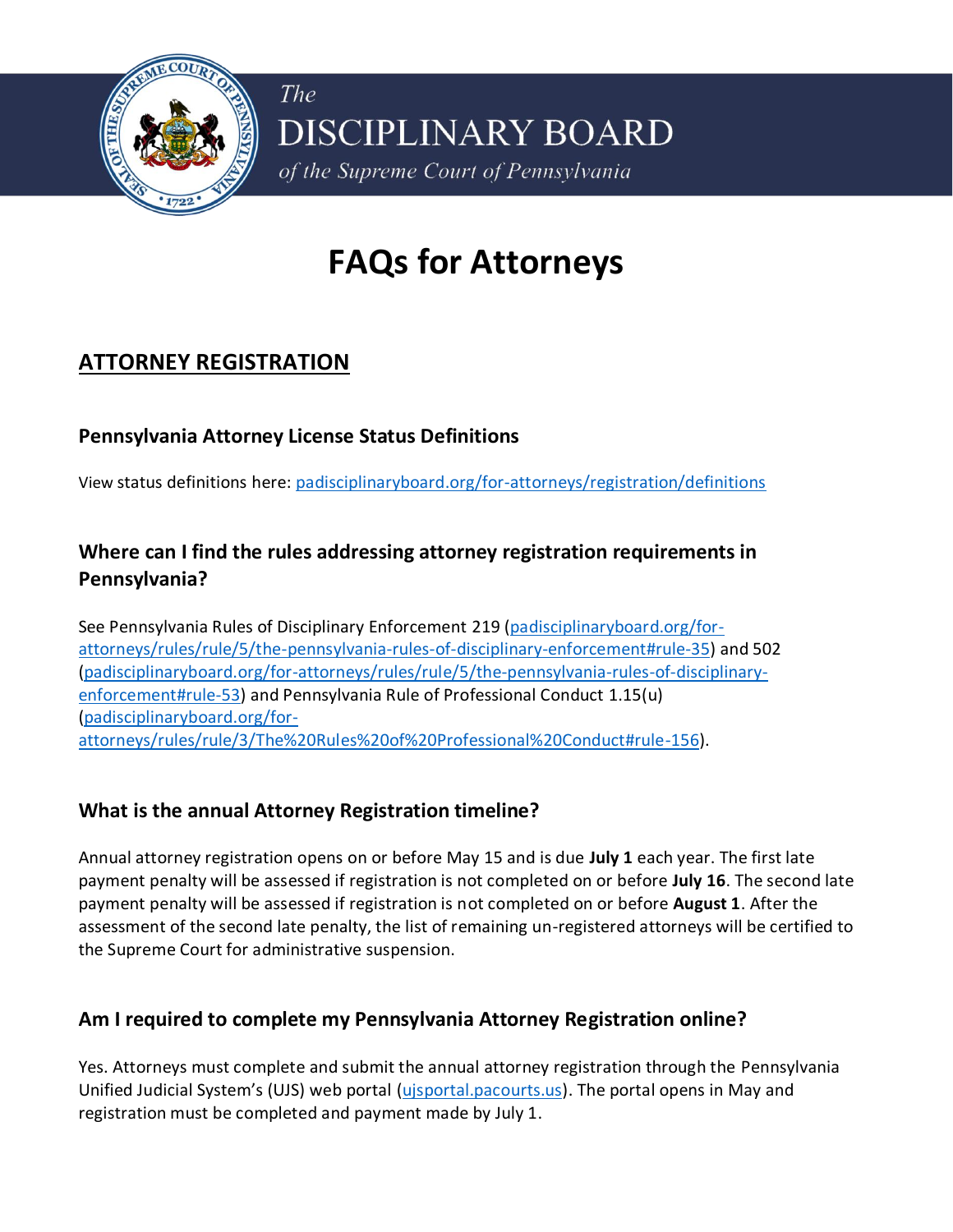# **How much is my annual fee, and when is it due?**

The annual fee is due on July 1. The Supreme Court of Pennsylvania has determined that the fee assessment and allocation shall be as follows:

- Active \$225 *(Disciplinary Board \$145; Lawyers Fund for Client Security \$50; IOLTA \$30)*
- Inactive \$100
- Retired \$0

Penalties:

- If registration is not completed on or before July 16, a \$200 late fee will be assessed.
- If registration is not completed on or before August 1, an additional \$200 late fee will be assessed.
- Returned Payment Fee \$25

# **How do I apply for an exemption from electronic filing?**

If you believe that extenuating circumstances limit you from being able to comply with the mandatory online registration requirement, please submit such request in writing, together with supporting documentation to the Attorney Registration Office.

# **What happens if I don't complete my annual registration?**

Failure to complete your annual registration shall be deemed a request to be administratively suspended, pursuant to Pa.R.D.E. 219(f). An administratively suspended attorney may not practice law within the Commonwealth and shall provide written notice to all clients and otherwise comply with all requirements of Pa.R.D.E. 217 relating to formerly admitted attorneys.

#### **Is the demographic information that I provide during annual registration shared?**

Any response to the demographic questions will be provided to Disciplinary Board staff only in its aggregate form. Following the conclusion of the Annual Attorney Registration process, the aggregate data will be shared with the Court; individual selected responses will not.

# **Is succession planning a requirement for Pennsylvania attorneys?**

No. However, succession planning is essential to every attorney's practice. Recognizing that the future is unpredictable, attorneys should strive to lessen the impact of unexpected interruption in their relationships with clients by taking protective measures. The Disciplinary Board has spent much time and energy reviewing best practices to address attorney succession planning. As a result, Pennsylvania attorneys are surveyed during the annual registration process regarding succession planning. Please note that failure to have a designated successor is NOT a violation of the Rules of Professional Conduct or the Pennsylvania Rules of Disciplinary Enforcement. For more information on this topic, please review

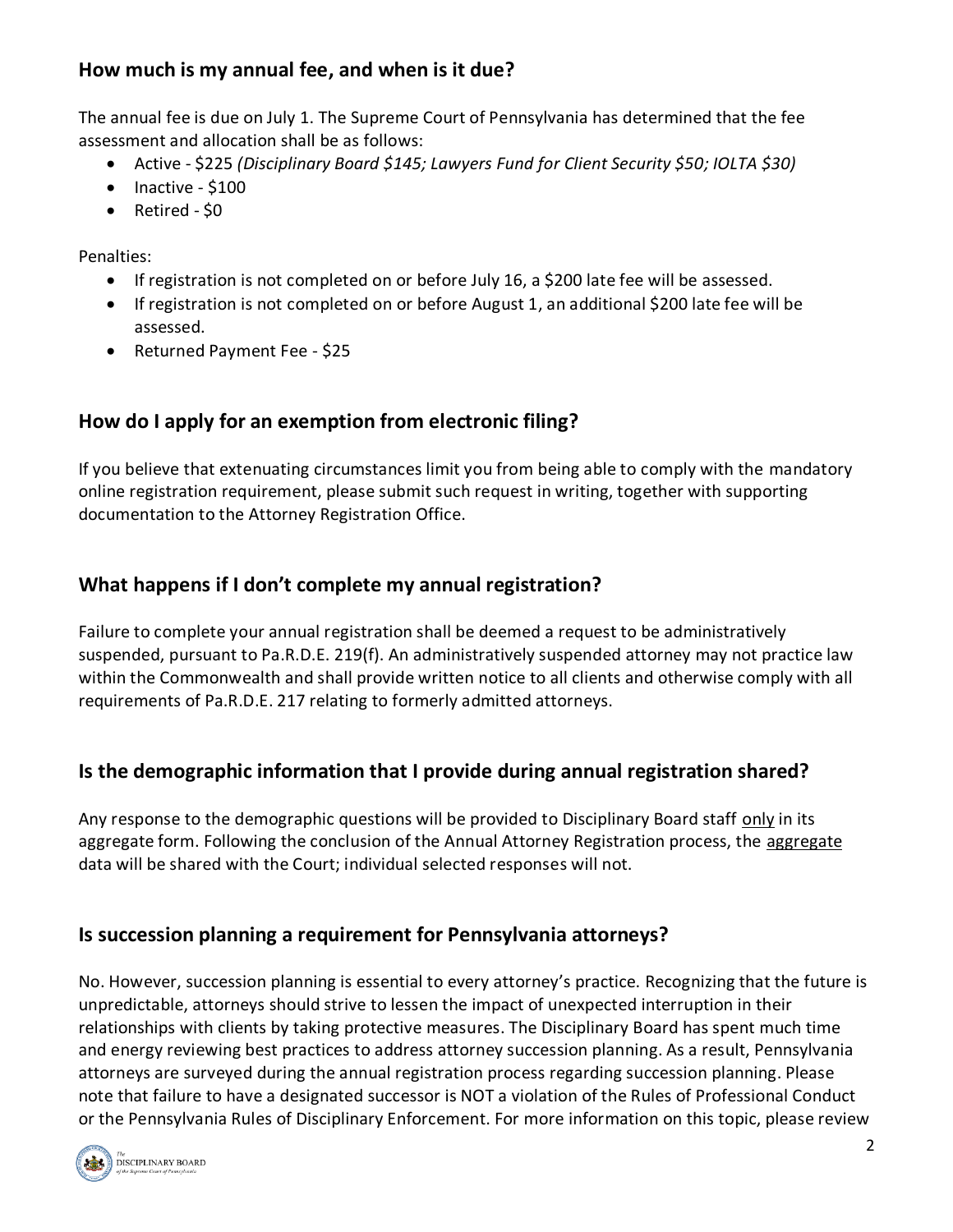the thoughtful article previously presented by Board Member Dion G. Rassias here: [padisciplinaryboard.org/news-media/news-article/68/succession-planning---is-it-mandatory-for](https://www.padisciplinaryboard.org/news-media/news-article/68/succession-planning---is-it-mandatory-for-lawyers-in-pennsylvania)[lawyers-in-pennsylvania.](https://www.padisciplinaryboard.org/news-media/news-article/68/succession-planning---is-it-mandatory-for-lawyers-in-pennsylvania)

# **I am required to report whether or not I maintain Professional Liability Insurance, but am I required to maintain coverage in Pennsylvania?**

A: No. However, a lawyer in private practice shall inform a new client in writing if the lawyer does not have professional liability insurance of at least \$100,000 per occurrence and \$300,000 in the aggregate per year, subject to commercially reasonable deductibles, retention, or co-insurance, and shall inform existing clients in writing at any time the lawyer's professional liability insurance drops below either of those amounts or the lawyer's professional liability insurance is terminated. See Pa.R.P.C. 1.4.

# **CERTIFICATIONS**

## **How do I obtain a Certificate of Good Standing?**

If you are an active attorney, you may request a Certificate of Good Standing from the Prothonotary's Office of the Supreme Court of Pennsylvania. View more information here: [pacourts.us/courts/supreme](https://www.pacourts.us/courts/supreme-court/obtaining-a-certificate-of-good-standing)[court/obtaining-a-certificate-of-good-standing.](https://www.pacourts.us/courts/supreme-court/obtaining-a-certificate-of-good-standing)

# **If I am inactive or retired, can I obtain a Certificate of Good Standing?**

No. If you are an attorney on inactive or retired status, you may request a Certification of Status in Lieu of a Certificate of Good Standing from the Attorney Registration Office by submitting a Request for Certification of Status form [\(padisciplinaryboard.org/Storage/media/pdfs/20210813/130055](https://www.padisciplinaryboard.org/Storage/media/pdfs/20210813/130055-requestforcertificationofstatus-fillable.pdf) [requestforcertificationofstatus-fillable.pdf\)](https://www.padisciplinaryboard.org/Storage/media/pdfs/20210813/130055-requestforcertificationofstatus-fillable.pdf) and appropriate fee.

# **How do I obtain a statement regarding disciplinary complaints filed and/or discipline imposed?**

File a Request for Disciplinary History [\(padisciplinaryboard.org/Storage/media/pdfs/20170613/140104](https://www.padisciplinaryboard.org/Storage/media/pdfs/20170613/140104-requestforcertificateofdisciplinaryhistory.pdf) [requestforcertificateofdisciplinaryhistory.pdf\)](https://www.padisciplinaryboard.org/Storage/media/pdfs/20170613/140104-requestforcertificateofdisciplinaryhistory.pdf) with the Office of Chief Disciplinary Counsel.

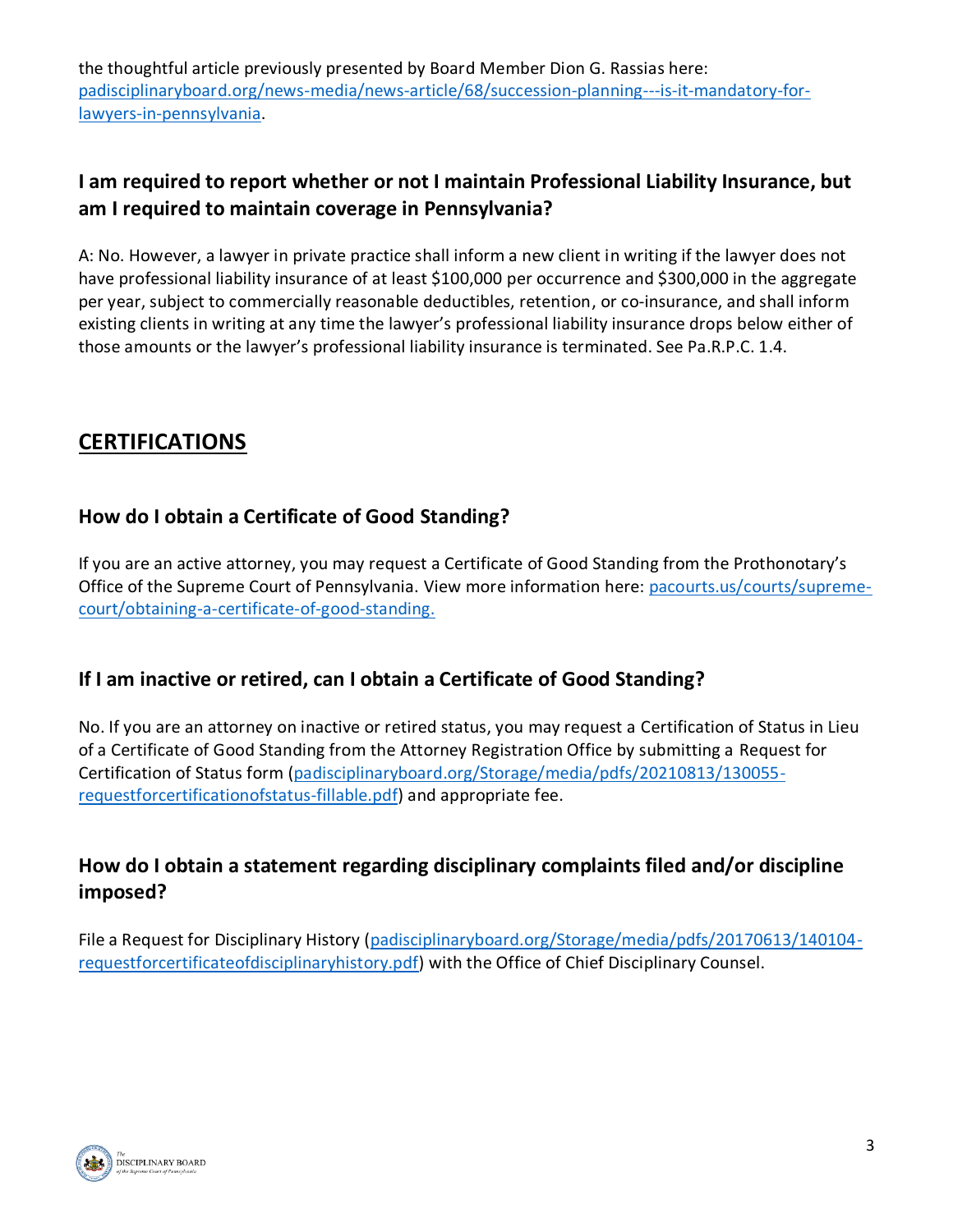# **DISCIPLINARY PROCESS**

## **Summary of Disciplinary Process**

View an interactive process map for Discipline here: [padisciplinaryboard.org/about/the-discipline](https://www.padisciplinaryboard.org/about/the-discipline-process)[process.](https://www.padisciplinaryboard.org/about/the-discipline-process)

Access a downloadable version of the Discipline Process here: [padisciplinaryboard.org/Storage/media/pdfs/20211103/111739-dp\\_print.pdf.](https://www.padisciplinaryboard.org/Storage/media/pdfs/20211103/111739-dp_print.pdf)

All complaints against attorneys are investigated and prosecuted by the Office of Disciplinary Counsel. Complaints can be received from the public, opened at the direction of the Board, or initiated by the Office of Disciplinary Counsel on its own motion. The complaint is usually assigned to Disciplinary Counsel in the geographical district where the respondent-attorney's office is located.\*

Disciplinary Counsel notifies a respondent-attorney of the allegations against him or her through a DB-7 Request for Statement of Respondent's Position. This request describes the nature of the grievance, the identity of the complainant, and may include a request for documents. Failure to timely respond within 30 days without good cause to the Request constitutes a violation of the Enforcement Rules. Failure to comply with a request for financial records could result in temporary suspension of the respondentattorney's license to practice law in the Commonwealth.

Following Disciplinary Counsel's investigation, Counsel may recommend:

- Dismissal of the complaint
- Informal Admonition (with or without conditions)
- Private Reprimand by the Board (with or without conditions)
- Public Reprimand by the Board (with or without conditions)
- Prosecution of formal charges
- Recommendations for the above, aside from a dismissal, which requires approval of another disciplinary counsel, requires review by a hearing committee member. Recommendations for either forms of reprimand require approval by a hearing committee member and a threemember panel of the Disciplinary Board.

Respondent-attorneys, in receipt of a notice of an informal admonition or private or public reprimand, have the right to demand the institution of a formal proceeding in lieu of the imposition of discipline. Such right must be exercised within 20 days.

Formal proceedings are initiated by the filing and service of a Petition for Discipline. Respondentattorneys have 20 days to provide an answer after service of the petition. If a respondent fails to timely answer, all factual allegations are deemed admitted. Following filing of the respondent-attorney's answer or passage of the 20 days, a hearing is scheduled before three hearing committee members. A pre-hearing conference before the Chair of the Panel is scheduled in an attempt to expedite matters.

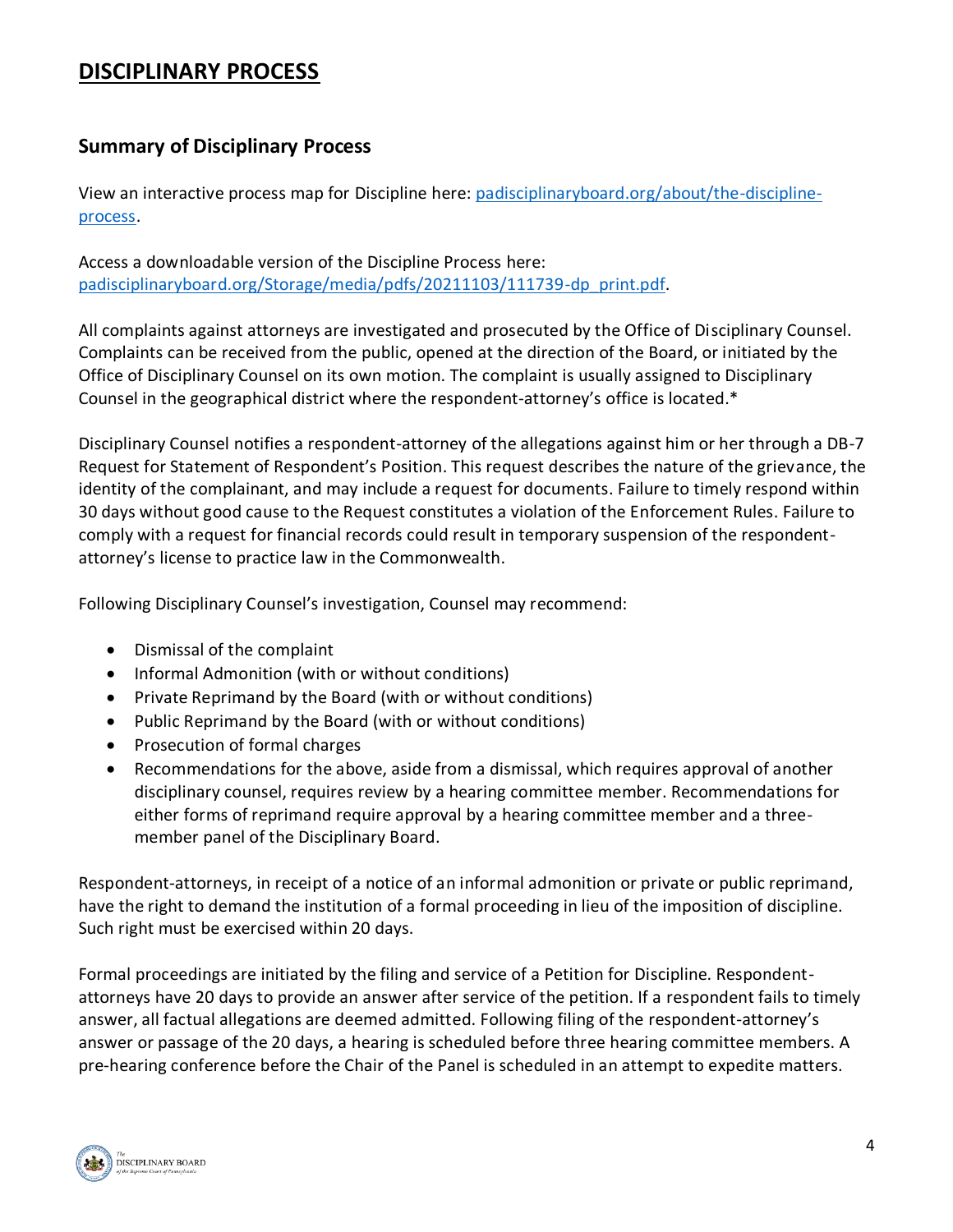In disciplinary proceedings, the Office of Disciplinary Counsel has the burden of proof. The Rules of Evidence observed by the courts of common pleas in this Commonwealth in nonjury civil matters apply. Following the Office of Disciplinary Counsel's and the respondent-attorney's cases, the Hearing Committee panel deliberates to determine if the evidence establishes a prima facie violation of at least one disciplinary or enforcement rule. If a prima facie case is made, Disciplinary Counsel and the respondent-attorney can offer evidence relevant to the type of discipline to be recommended.

At the close of the taking of testimony, both parties have the opportunity to submit briefs to the hearing committee, by disciplinary counsel 20 days after the filing of the transcript of the hearing and by the respondent within 20 days after disciplinary counsel's filed brief. The respondent-attorney can purchase a copy of the transcript from the Court Reporter present at the hearing.

The Hearing Committee's Report and Recommendation is filed with the Board Prothonotary within 60 days after the conclusion of the hearing and filing of briefs, if any. Parties can file exceptions to the Report and Recommendation and request Oral Argument before a panel of the Disciplinary Board. Thereafter, the Disciplinary Board adjudicates the matter and submits a Report and Recommendation to the Supreme Court of Pennsylvania. Respondent-attorneys can request, but are not always entitled to, Oral Argument before the Court.

At any time during the course of an investigation or prosecution, a respondent-attorney may submit a resignation. If submitted prior the expiration of respondent-attorney's opportunity to respond, the nature of the matter will not become public although the order disbarring the attorney on consent shall be a matter of public record. Similarly, at any stage of a disciplinary investigation or proceeding, a respondent-attorney and Disciplinary Counsel may file a Joint Petition in Support of Discipline on Consent, agreeing to the respondent-attorney's misconduct and an appropriate discipline. These Petitions are reviewed by three-member panels of the Board and submitted to the Supreme Court for approval or denial. Consent petitions imposing a public reprimand do not, however, get submitted to the Court.

Additionally, if, during the course of disciplinary proceedings, a respondent-attorney contends that s/he is suffering from a disability by reason of mental or physical infirmity or illness, or because of addiction to drugs or intoxicants, which makes it impossible for the respondent to prepare an adequate defense, there are measures a respondent-attorney can take to be transferred to disability inactive status.

*\*Complaints submitted against Disciplinary Counsel are transmitted to the Executive Office for disposition.*

#### **I am currently a respondent in a disciplinary case. Is my matter public?**

Per Pa.R.D.E. 402 [\(padisciplinaryboard.org/for-attorneys/rules/rule/5/the-pennsylvania-rules-of](https://www.padisciplinaryboard.org/for-attorneys/rules/rule/5/the-pennsylvania-rules-of-disciplinary-enforcement#rule-49)[disciplinary-enforcement#rule-49\)](https://www.padisciplinaryboard.org/for-attorneys/rules/rule/5/the-pennsylvania-rules-of-disciplinary-enforcement#rule-49), all proceedings under the rules shall be open to the public after the filing of an answer to a petition for discipline (or time to file has passed), the filing and service of a petition for reinstatement, or the Board has entered an Order determining a public reprimand. More specifics are provided in the Rule itself.

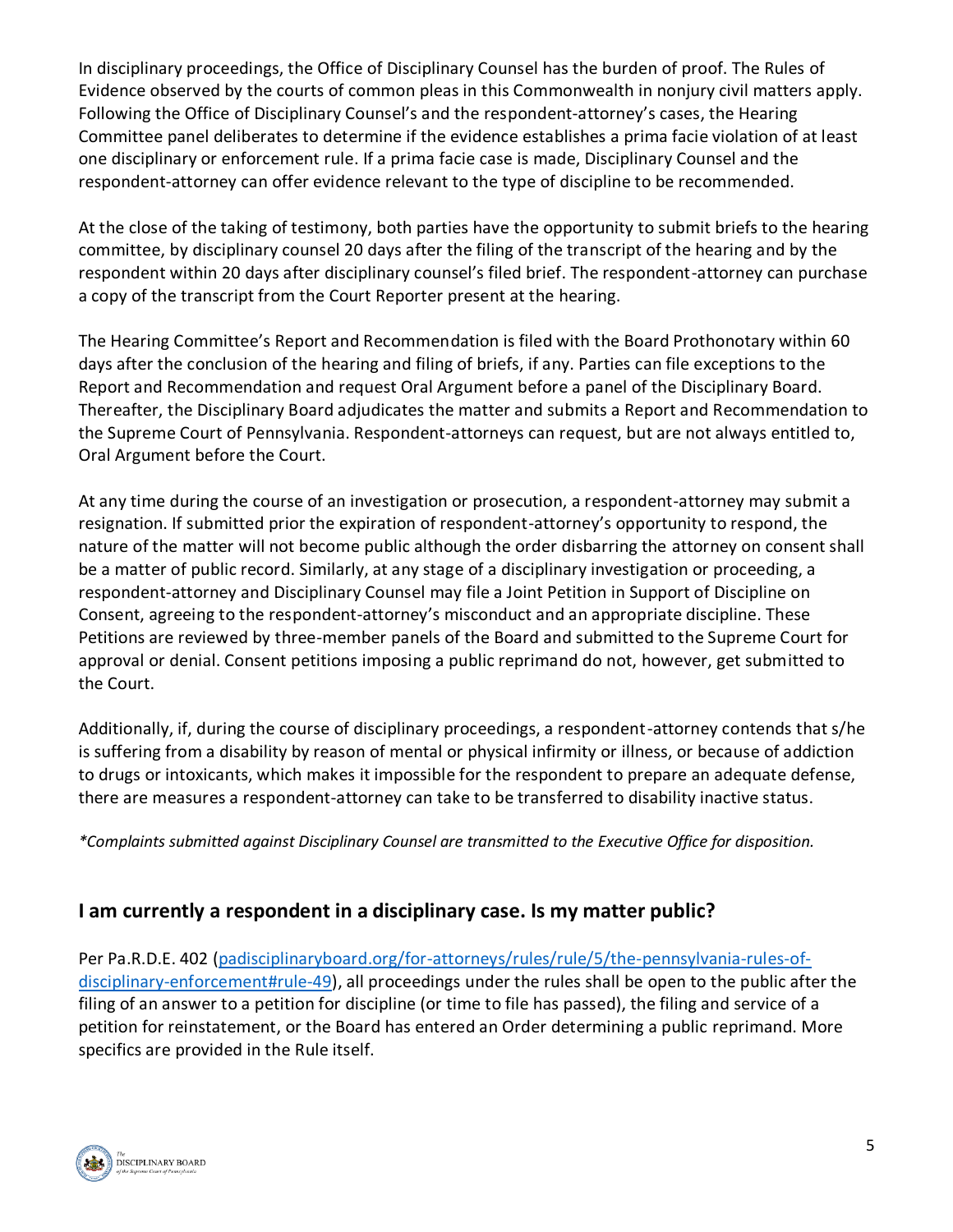# **What should I do if I believe there to be confidential or other non-public information within my Answer to the Petition for Discipline, Petition for Reinstatement, or other pleadings?**

For information on the Disciplinary Board's adoption of the Public Access Policy of the Unified Judicial System of Pennsylvania, review: [padisciplinaryboard.org/news-media/news-article/1474/supreme](https://www.padisciplinaryboard.org/news-media/news-article/1474/supreme-court-amends-case-records-public-access-policy)[court-amends-case-records-public-access-policy.](https://www.padisciplinaryboard.org/news-media/news-article/1474/supreme-court-amends-case-records-public-access-policy)

# **What is the Emergency Temporary Suspension Process?**

If Disciplinary Counsel can demonstrate that the continued practice of law by an attorney is causing immediate and substantial public or private harm because of the misappropriation of funds by such person to his or her own use, or because of other egregious conduct, in manifest violation of the Disciplinary or Enforcement Rules, Counsel can, with the concurrence of a reviewing member of the Board, petition the Supreme Court for relief. Thereafter, the Court may enter a rule directing the respondent-attorney to show cause why he or she should not be placed on temporary suspension. Once the respondent-attorney has the opportunity to respond, the Court may enter an order requiring temporary suspension of the practice of law by the respondent-attorney. Thereafter, at any time the respondent-attorney may petition the Court for dissolution or amendment of an order of temporary suspension. A hearing on the petition is convened before a member of the Board within ten days after service of the petition on the Board Prothonotary. The Board member shall submit a transcript of the hearing and recommendation to the Court within five business days after the conclusion of the hearing and the Court shall dissolve or modify the order, if appropriate.

# **Will I be assessed any costs as a respondent in a disciplinary proceeding?**

Yes. The Board or the Court may direct that the necessary expenses incurred in the investigation and prosecutions of proceedings shall be paid by the respondent-attorney. In addition to these expenses, the respondent-attorney shall pay upon the final order of discipline an administrative fee. Failure to timely pay these costs, once imposed is deemed a request for administrative suspension, if the respondentattorney is not already suspended or disbarred. A schedule of fees can be found here: [padisciplinaryboard.org/Storage/media/pdfs/20200430/133506](https://www.padisciplinaryboard.org/Storage/media/pdfs/20200430/133506-scheduleoffeesindisciplinaryandreinstatementmatters2020.04.30.pdf) [scheduleoffeesindisciplinaryandreinstatementmatters2020.04.30.pdf.](https://www.padisciplinaryboard.org/Storage/media/pdfs/20200430/133506-scheduleoffeesindisciplinaryandreinstatementmatters2020.04.30.pdf)

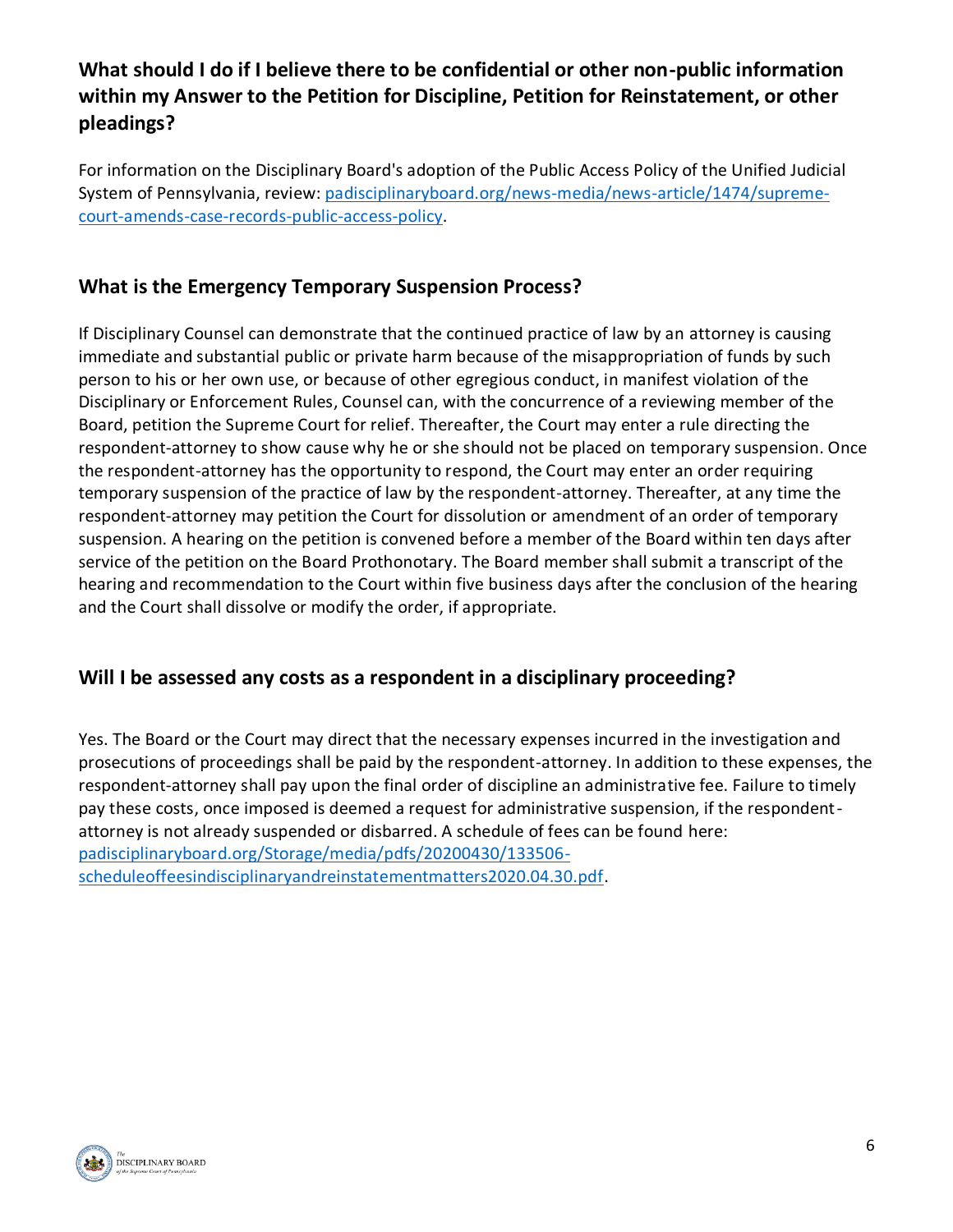# **What are the types of discipline?**

Private Discipline:

- Informal Admonition by the Office of Disciplinary Counsel
- Private Reprimand by the Disciplinary Board with or without probation

Public Discipline:

- Public Reprimand by the Disciplinary Board
- Public Censure by the Supreme Court of Pennsylvania with or without probation
- Probation by the Supreme Court under supervision provided by the Disciplinary Board
- Suspension by the Supreme Court of Pennsylvania for a period not exceeding five years
- Disbarment by the Supreme Court of Pennsylvania

Conditions can be attached to Informal Admonition, Private Reprimand, or Public Reprimand.

# **DUTIES OF AN ATTORNEY**

#### **What specialties may an attorney advertise?**

Per Rule 7.4(a) [\(padisciplinaryboard.org/for-attorneys/rules/rule/3/#p-rule-2125\)](https://www.padisciplinaryboard.org/for-attorneys/rules/rule/3/#p-rule-2125) of the Rules of Professional Conduct, lawyers may advertise certain specialties, including patent and admiralty law as well as certain other certifications approved by the Supreme Court.

Currently, four organizations have been approved to certify lawyers in specialty areas of the law:

- the National Board of Trial Advocacy;
- the National Elder Law Foundation:
- the American Board of Certification; and,
- the PBA Workers Compensation Law Section.

View more information here: [padisciplinaryboard.org/news-media/news-article/15/meet-the](http://www.padisciplinaryboard.org/news-media/news-article/15/meet-the-pennsylvania-bar-association-review-and-certifying-board)[pennsylvania-bar-association-review-and-certifying-board.](http://www.padisciplinaryboard.org/news-media/news-article/15/meet-the-pennsylvania-bar-association-review-and-certifying-board)

## **What are my duties as an attorney admitted to practice law in the Commonwealth of Pennsylvania?**

You are required to comply with the following rules:

• Rules of Professional Conduct [\(padisciplinaryboard.org/for-attorneys/rules/rule/3/the-rules-of](https://www.padisciplinaryboard.org/for-attorneys/rules/rule/3/the-rules-of-professional-conduct)[professional-conduct\)](https://www.padisciplinaryboard.org/for-attorneys/rules/rule/3/the-rules-of-professional-conduct) – These rules set out the minimum ethical standards for the practice of law and constitute a set of rules which all lawyers must follow.

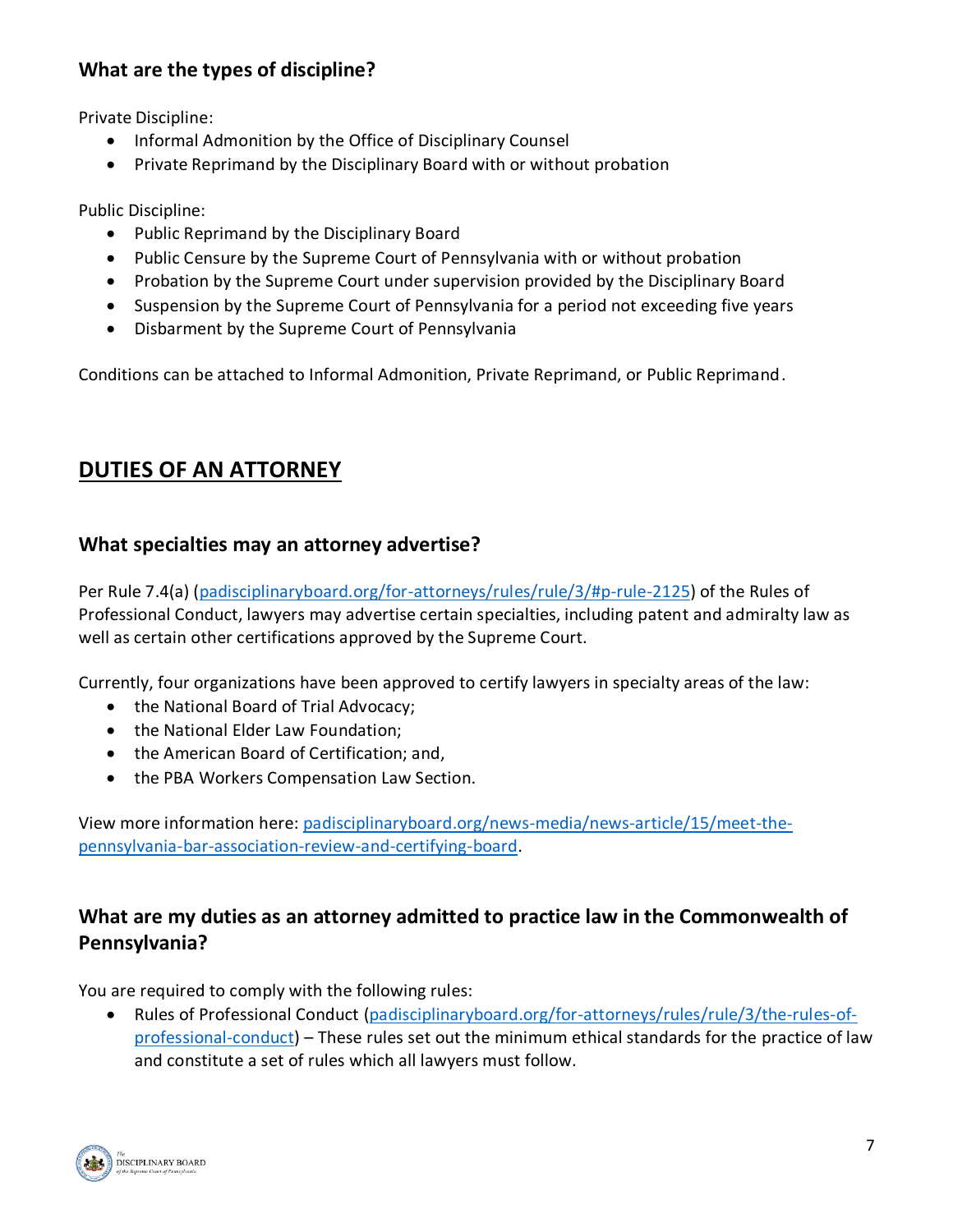- Rules of Disciplinary Enforcement [\(padisciplinaryboard.org/for-attorneys/rules/rule/5/the](https://www.padisciplinaryboard.org/for-attorneys/rules/rule/5/the-pennsylvania-rules-of-disciplinary-enforcement)[pennsylvania-rules-of-disciplinary-enforcement\)](https://www.padisciplinaryboard.org/for-attorneys/rules/rule/5/the-pennsylvania-rules-of-disciplinary-enforcement) – These Rules establish the lawyer disciplinary system in Pennsylvania and set forth a broad set of procedural rules governing lawyer discipline.
- Disciplinary Board Rules [\(padisciplinaryboard.org/for-attorneys/rules/rule/7/disciplinary-board](https://www.padisciplinaryboard.org/for-attorneys/rules/rule/7/disciplinary-board-rules-and-procedures)[rules-and-procedures\)](https://www.padisciplinaryboard.org/for-attorneys/rules/rule/7/disciplinary-board-rules-and-procedures) – These Rules supplement and implement the Rules of Disciplinary Enforcement and govern proceedings before the Disciplinary Board.

These rules govern attorney conduct within the attorney-client relationship as well as attorney conduct outside of the attorney-client relationship.

Among other things, these duties include:

- the responsibility to register yearly by July 1;
- the responsibility to hold client funds separate and apart from an attorney's own funds, sometimes in a designated IOLTA account;
- provide a written statement of the fee to clients;
- inform a new client in writing if a lawyer in private practice does not have malpractice coverage;
- maintain records and ledgers detailing disposition and handling of client funds;
- the duty to provide competent representation;
- the duty to communicate with clients;
- the duty to withdraw formally if the lawyer decides to or cannot continue the representation; and
- a prohibition against making false statements of material fact or law to a tribunal.

Often forgotten duties:

- Report any convictions to the Board Prothonotary
- Report misconduct of other attorneys that raises a substantial question as to that lawyer's honesty, trustworthiness, or fitness as a lawyer in other respects

#### **Am I required to notify anyone that I have been convicted of a crime; how do I do so?**

Yes. An attorney convicted of a crime must report the fact of such conviction to the Office of Disciplinary Counsel within 20 days of such conviction. This obligation is not affected by the conviction being under appeal. A crime is defined as an offense that is punishable by imprisonment in the jurisdiction of conviction, whether or not a sentence of imprisonment is actually imposed. This includes criminal contempt, whether direct or indirect. It does not include parking violations or summary offenses, both traffic and non-traffic, unless a term of imprisonment is imposed.

# **Am I required to notify anyone that I have been transferred to disability status or disciplined in another jurisdiction?**

Yes. Within 20 days of the date of the order, judgment or directive, an attorney must notify the Disciplinary Board if s/he has been transferred to disability inactive status or disciplined in another court or any body authorized to conduct disciplinary proceedings against attorneys, including federal agencies.

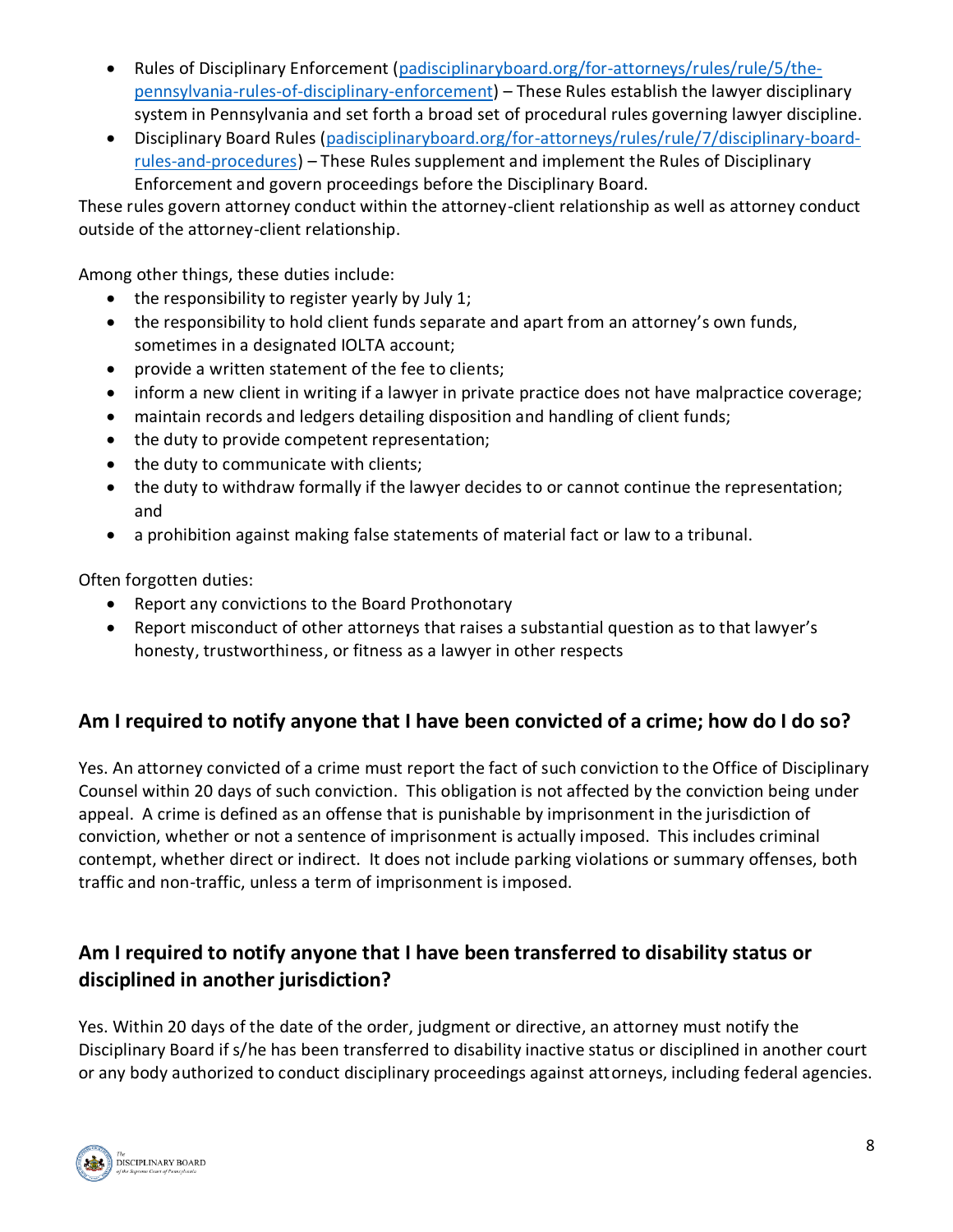# **Are there Rules governing the handling of client funds?**

Yes. In cooperation with the Board, the PA IOLTA Board developed "Fiduciary Requirements for Lawyers in Pennsylvania Handling Property of Clients and Others." View more information here: [paiolta.org/attorney-compliance/handling-funds-of-others.](https://www.paiolta.org/attorney-compliance/handling-funds-of-others/)

# **EMERITUS ATTORNEYS**

## **What is emeritus status?**

In 2018, the Supreme Court of Pennsylvania created an emeritus status for attorneys who have retired from the practice of law who seek to provide pro bono services through eligible legal aid organizations. Please see the press release announcing the emeritus program here: [padisciplinaryboard.org/for](https://www.padisciplinaryboard.org/for-attorneys/pro-bono/pro-bono-article/38/court-creates-emeritus-status-for-retired-attorneys-to-do-pro-bono-work)[attorneys/pro-bono/pro-bono-article/38/court-creates-emeritus-status-for-retired-attorneys-to-do-pro](https://www.padisciplinaryboard.org/for-attorneys/pro-bono/pro-bono-article/38/court-creates-emeritus-status-for-retired-attorneys-to-do-pro-bono-work)[bono-work.](https://www.padisciplinaryboard.org/for-attorneys/pro-bono/pro-bono-article/38/court-creates-emeritus-status-for-retired-attorneys-to-do-pro-bono-work)

## **Why should I provide pro bono services?**

Offering pro bono legal services is a way for attorneys to gain experience and provide assistance to those who need it the most.

#### **How do I assume emeritus status?**

An attorney **currently on retired status** must file a completed Emeritus Application [\(padisciplinaryboard.org/Storage/media/pdfs/20210205/145910-emeritusapplication-fillable.pdf\)](https://www.padisciplinaryboard.org/Storage/media/pdfs/20210205/145910-emeritusapplication-fillable.pdf) including all necessary attachments as described on the form and the appropriate registration fee. Upon review and approval of the application, emeritus status will be granted. *Attorneys not currently on retired status may be eligible to simultaneously assume retired and emeritus status.*

# **Can I start providing pro bono services immediately after being granted emeritus status?**

No. Prior to the commencement of services described in Pa.R.D.E. 403(d) [\(padisciplinaryboard.org/for](https://www.padisciplinaryboard.org/for-attorneys/rules/rule/5/the-pennsylvania-rules-of-disciplinary-enforcement/#p-rule-2824)[attorneys/rules/rule/5/the-pennsylvania-rules-of-disciplinary-enforcement/#p-rule-2824\)](https://www.padisciplinaryboard.org/for-attorneys/rules/rule/5/the-pennsylvania-rules-of-disciplinary-enforcement/#p-rule-2824), the emeritus attorney must submit an Eligible Legal Aid Organization Form [\(padisciplinaryboard.org/Storage/media/pdfs/20210205/151710-eligiblelegalaidorganizationform](https://www.padisciplinaryboard.org/Storage/media/pdfs/20210205/151710-eligiblelegalaidorganizationform-fillable.pdf)[fillable.pdf\)](https://www.padisciplinaryboard.org/Storage/media/pdfs/20210205/151710-eligiblelegalaidorganizationform-fillable.pdf) to the Disciplinary Board **for approval**.

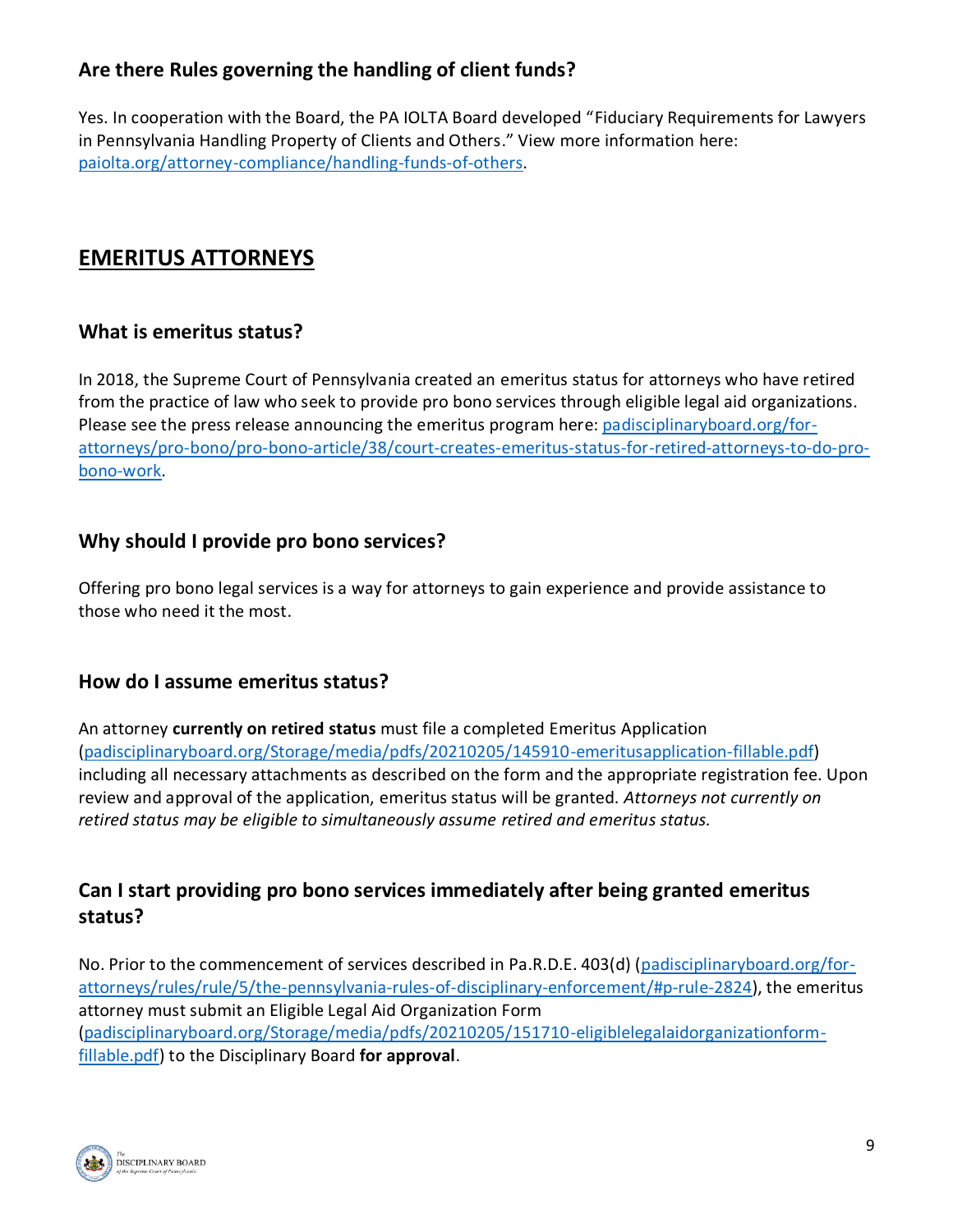# **Can I provide pro bono services for multiple legal aid organizations?**

Yes. However, a separate Eligible Legal Aid Organization Form

[\(padisciplinaryboard.org/Storage/media/pdfs/20210205/151710-eligiblelegalaidorganizationform](https://www.padisciplinaryboard.org/Storage/media/pdfs/20210205/151710-eligiblelegalaidorganizationform-fillable.pdf)[fillable.pdf\)](https://www.padisciplinaryboard.org/Storage/media/pdfs/20210205/151710-eligiblelegalaidorganizationform-fillable.pdf) must be submitted **and approved** for each organization that the attorney expects to perform pro bono services.

# **What is an eligible legal aid organization?**

An "eligible legal aid organization" for the purposes of Pa.R.D.E. 403 [\(padisciplinaryboard.org/for](https://www.padisciplinaryboard.org/for-attorneys/rules/rule/5/the-pennsylvania-rules-of-disciplinary-enforcement#rule-389)[attorneys/rules/rule/5/the-pennsylvania-rules-of-disciplinary-enforcement#rule-389\)](https://www.padisciplinaryboard.org/for-attorneys/rules/rule/5/the-pennsylvania-rules-of-disciplinary-enforcement#rule-389) is a not-for-profit organization that provides legal services.

# **Can I perform legal services for a fee or other compensation?**

No. An emeritus attorney is authorized solely to provide pro bono legal services under the auspices of an eligible legal aid organization and without charge or an expectation of fee by the attorney.

# **Must I obtain professional liability insurance to provide pro bono services as an emeritus attorney?**

No. Emeritus attorneys are covered under their approved eligible legal aid organization's professional liability insurance.

#### **Do I have to renew emeritus status annually?**

Yes. An emeritus attorney who is registered to provide pro bono services under Pa.R.D.E. 403 [\(padisciplinaryboard.org/for-attorneys/rules/rule/5/the-pennsylvania-rules-of-disciplinary](https://www.padisciplinaryboard.org/for-attorneys/rules/rule/5/the-pennsylvania-rules-of-disciplinary-enforcement#rule-389)[enforcement#rule-389\)](https://www.padisciplinaryboard.org/for-attorneys/rules/rule/5/the-pennsylvania-rules-of-disciplinary-enforcement#rule-389) may renew the status on an annual basis between January 1 and January 31. Failure to renew and pay the annual fee by January 31 will result in the transfer back to retired status.

# **Can I return to retired status at any time?**

Yes. At any time, an emeritus attorney can return to retired status by submitting an Application for Retirement [\(padisciplinaryboard.org/Storage/media/pdfs/20190306/140952-db-](https://www.padisciplinaryboard.org/Storage/media/pdfs/20190306/140952-db-27applicationforretirement.pdf)[27applicationforretirement.pdf\)](https://www.padisciplinaryboard.org/Storage/media/pdfs/20190306/140952-db-27applicationforretirement.pdf). An emeritus attorney may also select to return to retired status during the annual emeritus renewal.

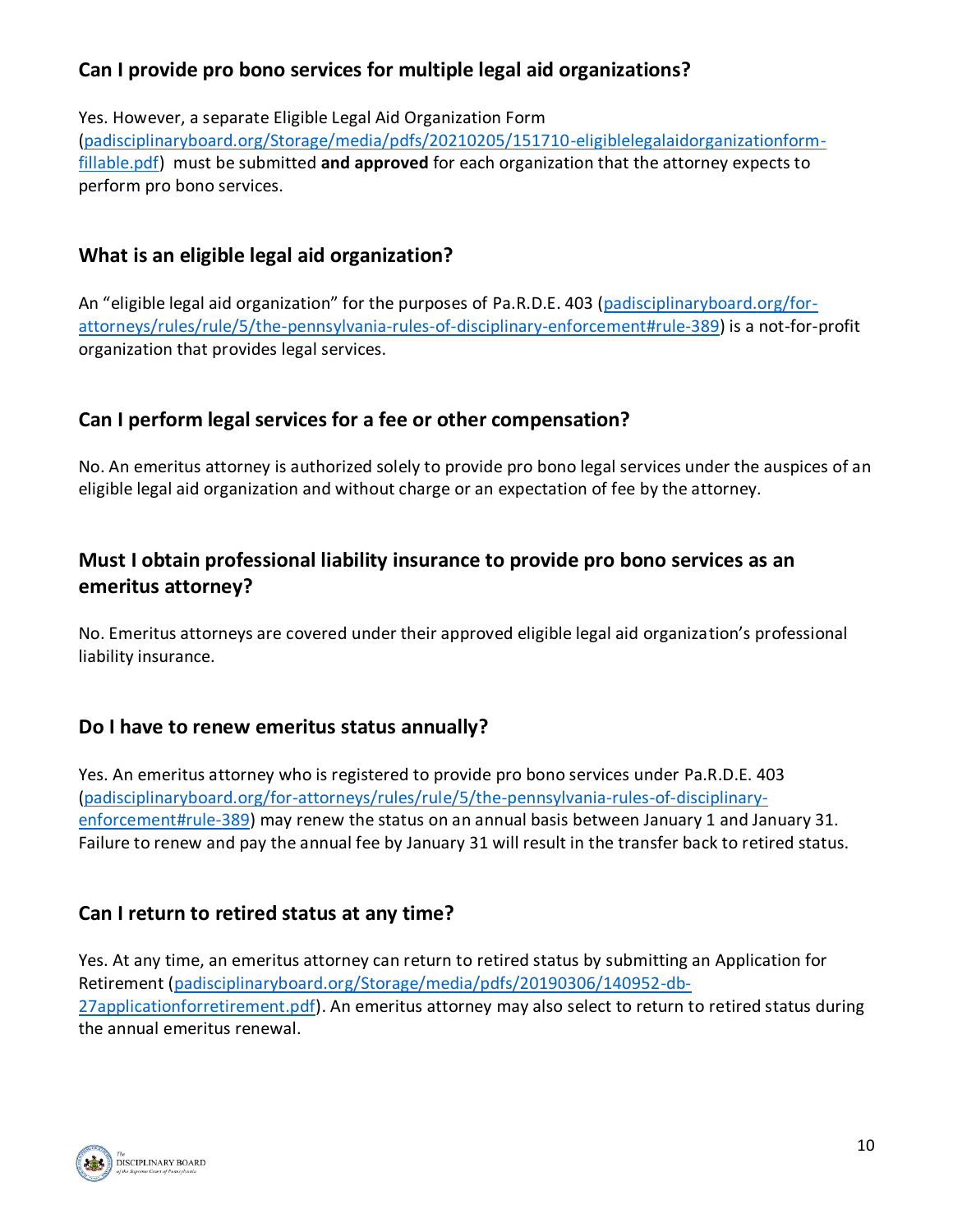## **Do emeritus attorneys have to satisfy Continuing Legal Education requirements?**

Yes. Emeritus attorneys must complete an annual CLE requirement of eight (8) hours, 6 of which must be in the substantive area of law and 2 of which must be in ethics, pursuant to the Pennsylvania Rules of Continuing Legal Education [\(pacle.org/about/rulesregs\)](https://www.pacle.org/about/rulesregs). Failure to comply will result in the transfer to retired status.

#### **Is there assistance available for meeting the CLE requirement?**

Yes. Assistance is available through the Pennsylvania Legal Aid Network (PLAN) [\(palegalaid.net\)](https://palegalaid.net/) and many Accredited Pro Bono CLE providers [\(pacle.org/providers/pro-bono\)](https://www.pacle.org/providers/pro-bono).

# **FORMERLY ADMITTED ATTORNEYS**

#### **I have been suspended or disbarred. What are my duties?**

A formerly admitted attorney is required to promptly notify various parties, opposing counsel, courts, administrative agencies and others of the disbarment or suspension and the consequent inability to act as an attorney after the effective date of the disbarment or suspension. The effective date of disbarment or suspension is 30 days after the date of the Order from the Supreme Court. The Disciplinary Board provides the respondent-attorney with standard guidance. This documentation advises a respondentattorney of his or her obligations as a formerly admitted attorney. The attorney is also provided with the verification form required to be submitted to the Board Prothonotary within 10 days of the effective date of the Order. For the purposes of reinstatement, the suspension does not begin tolling until the verification statement is filed.

View forms for Suspended and Disbarred Attorneys here: [padisciplinaryboard.org/for](https://www.padisciplinaryboard.org/for-attorneys/forms#ProsecuteDisbarred)[attorneys/forms#ProsecuteDisbarred.](https://www.padisciplinaryboard.org/for-attorneys/forms#ProsecuteDisbarred)

# **As a formerly admitted attorney, can I perform law-related activities under the supervision of a member in good standing in the Commonwealth?**

Yes. The supervising attorney and formerly admitted attorney shall file with the Disciplinary Board a notice of engagement, identifying the supervising attorney and certifying that the formerly admitted attorney's activities will be monitored for compliance with the Rules. The supervising attorney and formerly admitted attorney shall file a notice with the Board immediately upon the termination of the engagement.

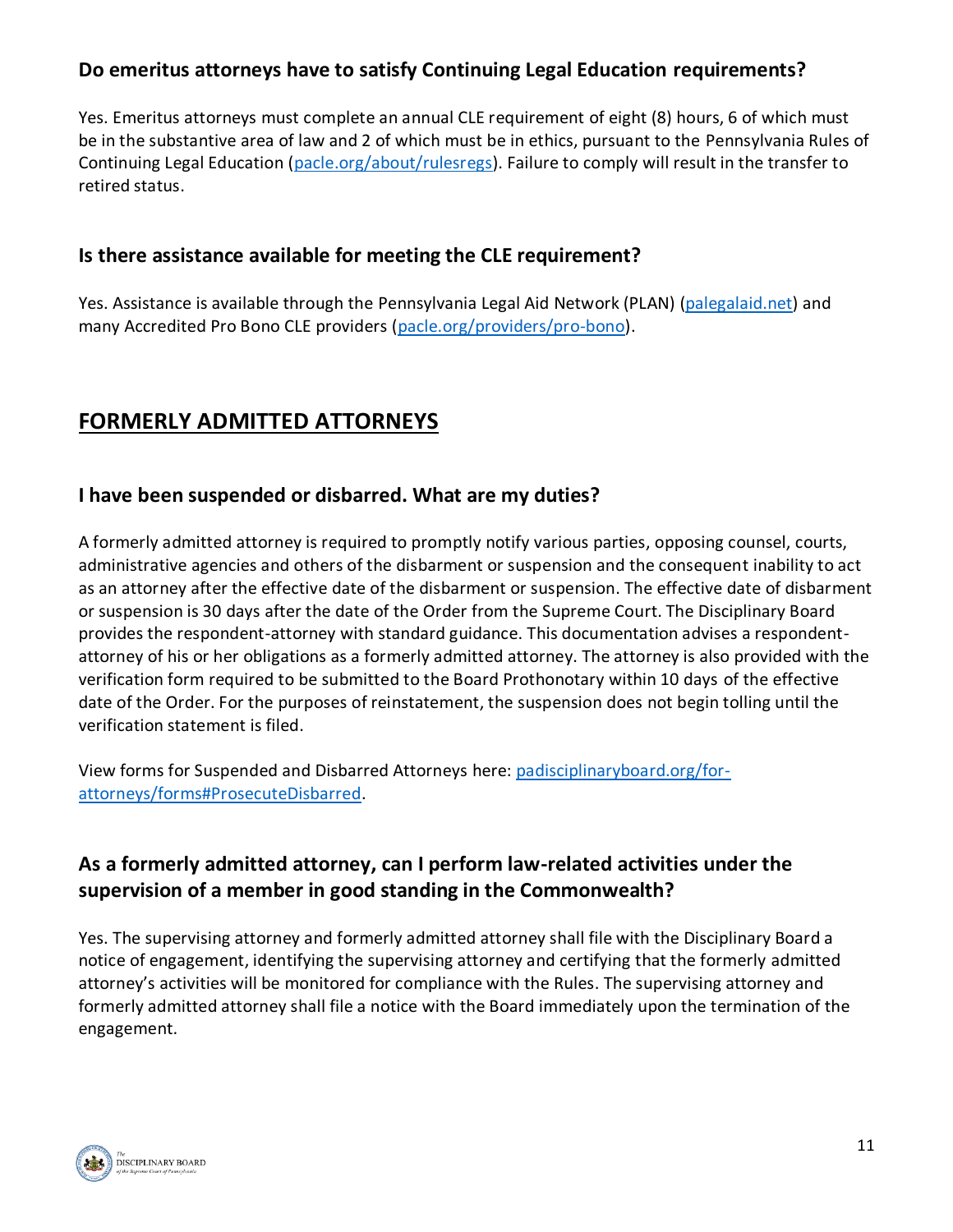# **INFORMATION UPDATES**

#### **How do I update my contact information?**

Contact information may be updated through the Attorney Gateway [\(padisciplinaryboard.org/attorney](https://www.padisciplinaryboard.org/attorney-gateway)[gateway\)](https://www.padisciplinaryboard.org/attorney-gateway). First-time users of the Gateway will need to create their own account. All changes in contact information must be reported to the Attorney Registration Office in writing within 30 days of such change.

#### **What do I do if I lost my attorney license card?**

You can request a replacement license card by emailing [atty.registration@pacourts.us](mailto:atty.registration@pacourts.us) or by faxing the Attorney Registration Office at 717.231.3381. Please include your full name and attorney ID number. There is no fee for this request.

#### **How do I change my registered name?**

If you wish to practice under a name other than that which you were admitted, you must submit a Request for Name Change form [\(padisciplinaryboard.org/Storage/media/pdfs/20210115/150430](https://www.padisciplinaryboard.org/Storage/media/pdfs/20210115/150430-namechangeform-fillable.pdf) [namechangeform-fillable.pdf\)](https://www.padisciplinaryboard.org/Storage/media/pdfs/20210115/150430-namechangeform-fillable.pdf) to the Attorney Registration Office. You will be required to provide additional documentation demonstrating such change.

#### **How do I update my professional liability insurance information?**

Complete and return a Professional Liability Insurance Certification [\(padisciplinaryboard.org/Storage/media/pdfs/20190208/194803-plicertification.pdf\)](https://www.padisciplinaryboard.org/Storage/media/pdfs/20190208/194803-plicertification.pdf) form to the Attorney Registration Office within 30 days of such change.

#### **How do I report that an attorney has passed away?**

Please contact the Attorney Registration Office (by emailing [atty.registration@pacourts.us\)](mailto:atty.registration@pacourts.us) and provide the following information so that we may update the deceased attorney's file.

- Attorney Full Name
- Attorney ID Number (if known)
- Date of Death
- Death Notice (link to/copy of obituary or copy of death certificate)

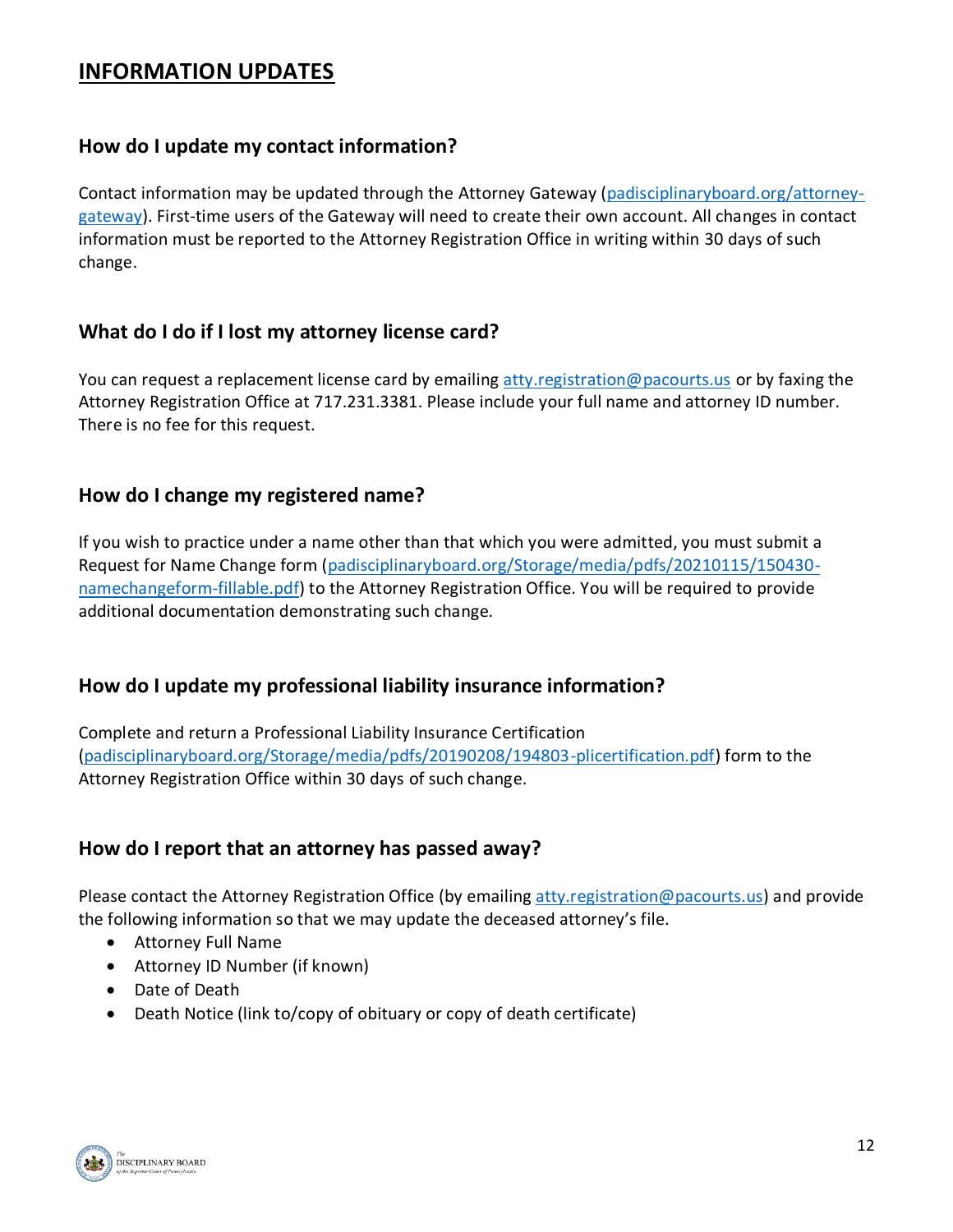# **NEWLY ADMITTED ATTORNEYS**

#### **I was recently admitted to the Pennsylvania bar. When will I get my license card?**

License cards are printed and mailed within 10 business days after admission. If you have not received your license card more than 2 weeks after your admission date, please contact the Attorney Registration Office (by emailing [atty.registration@pacourts.us\)](mailto:atty.registration@pacourts.us).

# **Do I have to provide any information to the Disciplinary Board upon my admission to the Pennsylvania Bar?**

Please review your contact information [\(padisciplinaryboard.org/for-attorneys/update-my-information\)](https://www.padisciplinaryboard.org/for-attorneys/update-my-information) on file and update as needed. You may also locate your public record [\(padisciplinaryboard.org/for-the](https://www.padisciplinaryboard.org/for-the-public/find-attorney)[public/find-attorney\)](https://www.padisciplinaryboard.org/for-the-public/find-attorney) to ensure that it is complete. Any missing information should be provided to the Attorney Registration Office (by emailing [atty.registration@pacourts.us\)](mailto:atty.registration@pacourts.us).

#### **When will I need to complete my annual attorney registration for the first time?**

Annual registration is due every July 1. Attorneys admitted to the bar less than one year prior to July 1 are required to register. Please note that only the license fee for the registration year **in which you were admitted** is waived.

# **REINSTATEMENT**

#### **What is the reinstatement process?**

Please review the information found on the Reinstatement page [\(padisciplinaryboard.org/for](https://www.padisciplinaryboard.org/for-attorneys/reinstatement)[attorneys/reinstatement\)](https://www.padisciplinaryboard.org/for-attorneys/reinstatement).

View an interactive process map for reinstatement here: [padisciplinaryboard.org/about/the](https://www.padisciplinaryboard.org/about/the-reinstatement-process)[reinstatement-process.](https://www.padisciplinaryboard.org/about/the-reinstatement-process)

Access a downloadable version of the reinstatement process here: [padisciplinaryboard.org/Storage/media/pdfs/20200430/142434-reinstatementprocess2020apr.pdf.](https://www.padisciplinaryboard.org/Storage/media/pdfs/20200430/142434-reinstatementprocess2020apr.pdf)

View the reinstatement process video guide here: [youtu.be/f7Jq14uPhrw.](https://youtu.be/f7Jq14uPhrw)

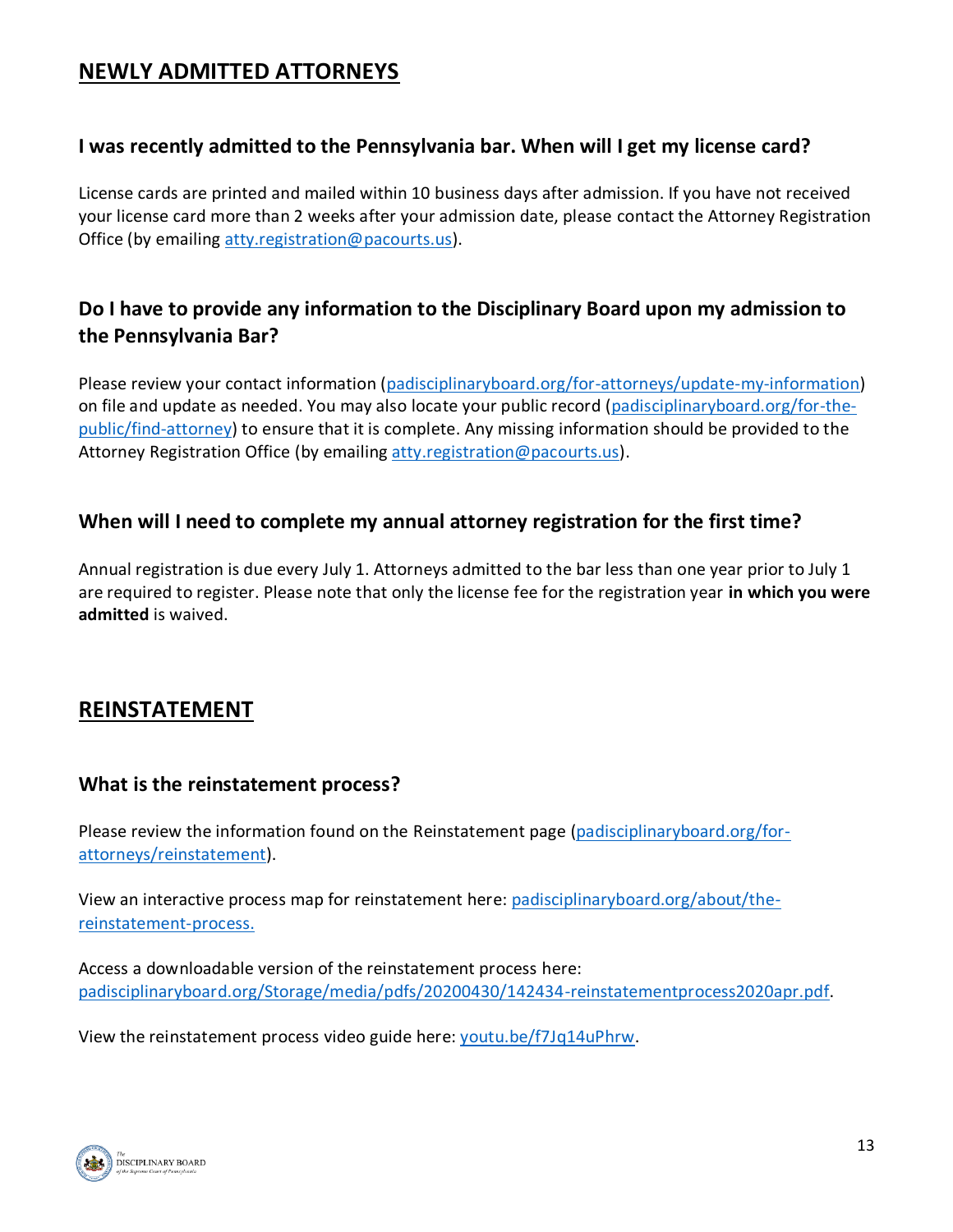# **How do I return to active status if I have been retired, inactive, or administratively suspended for less than three (3) years?**

- **Retired:** An attorney on retired status for three years or less may be reinstated to active status by filing the annual registration statement and paying the active annual fee for the three most recent years or such shorter period in which the attorney was on retired status and any arrears accumulated prior to the assumption of retired status. See Pa.R.D.E. 219(i): [padisciplinaryboard.org/for-attorneys/rules/rule/5/#p-rule-409.](https://www.padisciplinaryboard.org/for-attorneys/rules/rule/5/#p-rule-409)
- **Inactive:** An attorney on inactive status for three years or less may be reinstated to active status by filing the annual registration statement and paying the current active annual fee for the assessment year in which the request is made or the difference between the active annual fee and the inactive annual fee that has been paid for that year and any arrears accumulated prior to the assumption of inactive status. See Pa.R.D.E. 219(j): [padisciplinaryboard.org/for](https://www.padisciplinaryboard.org/for-attorneys/rules/rule/5/#p-rule-410)[attorneys/rules/rule/5/#p-rule-410.](https://www.padisciplinaryboard.org/for-attorneys/rules/rule/5/#p-rule-410)
- **Administrative Suspension:** An attorney on administrative suspension for three years or less shall file the annual registration statement and pay the current annual fee; the annual fee that would have been due if the person had not been administratively suspended; the late payment penalty; and a reinstatement fee of \$300.00. See Pa.R.D.E. 219(h): [padisciplinaryboard.org/for](https://www.padisciplinaryboard.org/for-attorneys/rules/rule/5/#p-rule-401)[attorneys/rules/rule/5/#p-rule-401.](https://www.padisciplinaryboard.org/for-attorneys/rules/rule/5/#p-rule-401)

*Note:* Pa.R.D.E. 218(a)(2) [\(padisciplinaryboard.org/for-attorneys/rules/rule/5/the-pennsylvania-rules-of](https://www.padisciplinaryboard.org/for-attorneys/rules/rule/5/the-pennsylvania-rules-of-disciplinary-enforcement#rule-34)[disciplinary-enforcement#rule-34\)](https://www.padisciplinaryboard.org/for-attorneys/rules/rule/5/the-pennsylvania-rules-of-disciplinary-enforcement#rule-34) states that: *An attorney may not resume practice until reinstated by order of the Supreme Court after petition pursuant to this rule if the attorney was retired, on inactive status or on administrative suspension if the formerly admitted attorney has not been on active status at any time within the past three years.*

View the reinstatement process video guide here: [youtu.be/f7Jq14uPhrw.](https://youtu.be/f7Jq14uPhrw)

# **How do I return to active status if I have been retired, inactive, or administratively suspended for more than three (3) years?**

If you wish to resume practice, you must file a petition for reinstatement with the Disciplinary Board pursuant to Pa.R.D.E. 218 [\(padisciplinaryboard.org/for-attorneys/rules/rule/5/the-pennsylvania-rules](https://www.padisciplinaryboard.org/for-attorneys/rules/rule/5/the-pennsylvania-rules-of-disciplinary-enforcement#rule-34)[of-disciplinary-enforcement#rule-34\)](https://www.padisciplinaryboard.org/for-attorneys/rules/rule/5/the-pennsylvania-rules-of-disciplinary-enforcement#rule-34). You will be required to complete accredited PA CLE courses and prove that you have the moral qualifications, competency, and learning in the law required for admission to practice in the Commonwealth. Access the appropriate forms here: [padisciplinaryboard.org/for-attorneys/forms#Retired.](https://www.padisciplinaryboard.org/for-attorneys/forms#Retired)

View the reinstatement process video guide here: [youtu.be/f7Jq14uPhrw.](https://youtu.be/f7Jq14uPhrw)

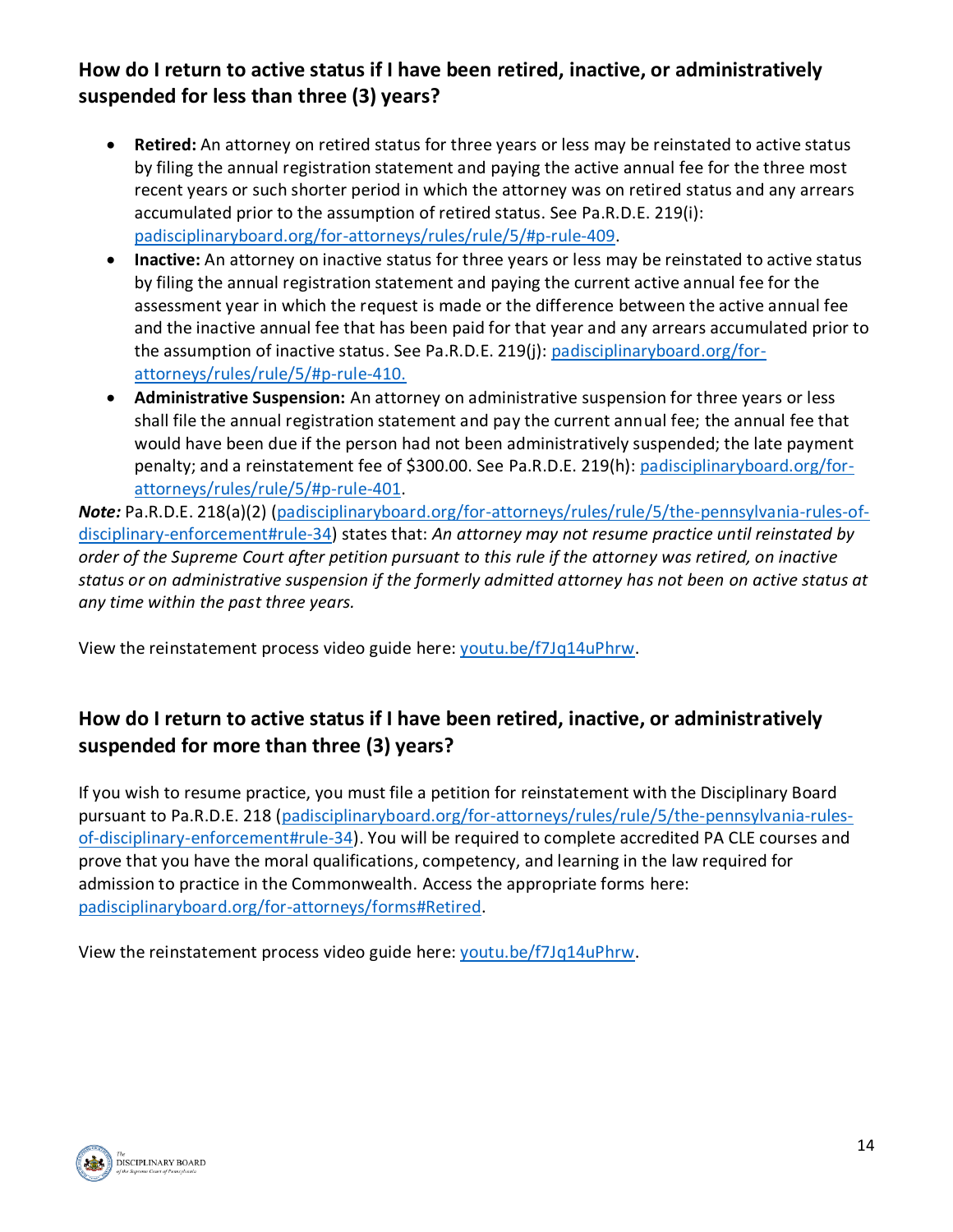# **I have been on a combination of retired, inactive, and/or administrative suspension statuses for a total of more than three (3) years. Do I have to file a petition for reinstatement to resume active status?**

Yes. Filing a petition for reinstatement is required for an attorney who has been on retired status, on inactive status, or on administrative suspension if the formerly admitted attorney has not been on active status at any time within the past three years.

## **Will I be assessed any filing fees when I file a petition for reinstatement from administrative suspension, inactive status, or retired status?**

Yes, the appropriate filing fee must be submitted when the petition for reinstatement is filed. A schedule of fees can be found here: [padisciplinaryboard.org/Storage/media/pdfs/20200430/133506](https://www.padisciplinaryboard.org/Storage/media/pdfs/20200430/133506-scheduleoffeesindisciplinaryandreinstatementmatters2020.04.30.pdf) [scheduleoffeesindisciplinaryandreinstatementmatters2020.04.30.pdf.](https://www.padisciplinaryboard.org/Storage/media/pdfs/20200430/133506-scheduleoffeesindisciplinaryandreinstatementmatters2020.04.30.pdf)

# **What is the process for seeking reinstatement following suspension for one year or less?**

Formerly admitted attorneys who have been suspended for one year or less are required to file a verified statement showing compliance with the order of suspension prior to resuming the practice of law in the Commonwealth. Upon the expiration of the term of suspension, the attorney may file the verified statement of compliance with the Board Prothonotary. The Board Prothonotary certifies the formerly admitted attorney's compliance with the order of suspension to the Supreme Court of Pennsylvania. The Supreme Court of Pennsylvania issues an order reinstating the attorney. To resume active status, the attorney may be required to submit to the Attorney Registration Office an annual fee form and payment of associated costs and fees.

View the reinstatement process video guide here: [youtu.be/f7Jq14uPhrw.](https://youtu.be/f7Jq14uPhrw)

Review Pa.R.D.E. 218 here: [padisciplinaryboard.org/for-attorneys/rules/rule/5/the-pennsylvania-rules](https://www.padisciplinaryboard.org/for-attorneys/rules/rule/5/the-pennsylvania-rules-of-disciplinary-enforcement#rule-34)[of-disciplinary-enforcement#rule-34.](https://www.padisciplinaryboard.org/for-attorneys/rules/rule/5/the-pennsylvania-rules-of-disciplinary-enforcement#rule-34)

# **What is the process for seeking reinstatement following suspension for more than a year or disbarment?**

Formerly admitted attorneys who have been suspended for one year and one day or more are required to file a Petition for Reinstatement prior to resuming the practice of law in the Commonwealth. Suspended attorneys may file for reinstatement nine months prior to the expiration of the term of suspension. Disbarred attorneys may not apply for reinstatement until the expiration of at least five years from the effective date of disbarment. Along with the petition, Petitioners must complete a Reinstatement Questionnaire, and among other things, complete 36 hours of Continuing Legal Education. Petitions for Reinstatement are filed with the Board. Disciplinary Counsel shall file a response

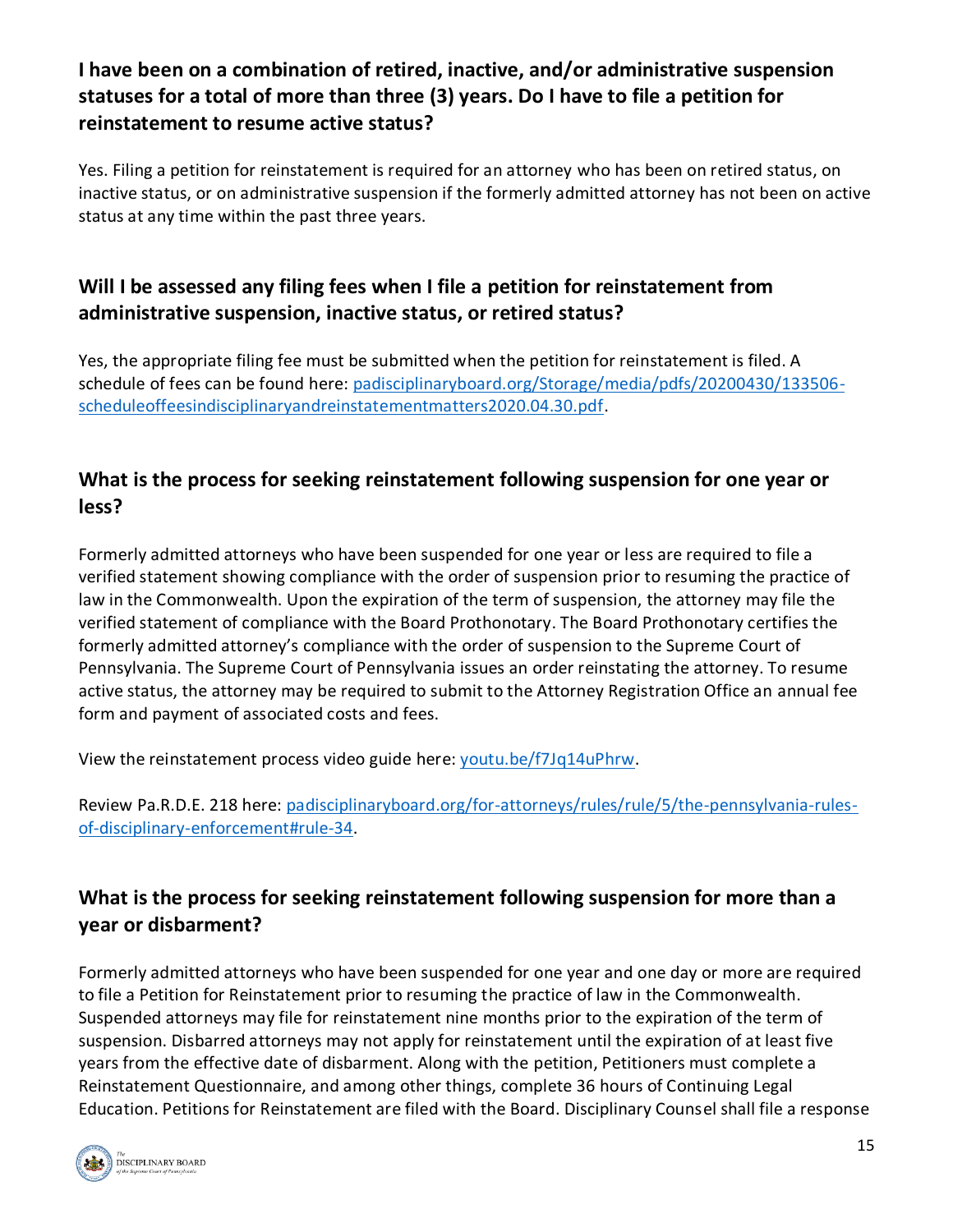thereto within 60 days of the filing. Thereafter the petition and response are assigned to a hearing committee. At reinstatement hearings the disbarred or suspended attorney has the burden of demonstrating by clear and convincing evidence that such person has the moral qualifications, competency and learning in the law required for admission to practice law in this Commonwealth and the resumption of the practice of law within the Commonwealth by such person will be neither detrimental to the integrity and standing of the bar or the administration of justice nor subversive of the public interest. Following a reinstatement hearing, both parties have the opportunity to submit a brief prior to the hearing committee's filing of a report and recommendation. Parties can file exceptions prior the Board's review of the report of the Hearing Committee and issuing its own report and recommendation to the Supreme Court.

View the reinstatement process video guide here: [youtu.be/f7Jq14uPhrw.](https://youtu.be/f7Jq14uPhrw)

Review Pa.R.D.E. 218 here: [padisciplinaryboard.org/for-attorneys/rules/rule/5/the-pennsylvania-rules](https://www.padisciplinaryboard.org/for-attorneys/rules/rule/5/the-pennsylvania-rules-of-disciplinary-enforcement#rule-34)[of-disciplinary-enforcement#rule-34.](https://www.padisciplinaryboard.org/for-attorneys/rules/rule/5/the-pennsylvania-rules-of-disciplinary-enforcement#rule-34)

# **Will I be assessed any filing fees when I file my paperwork to seek reinstatement from discipline?**

Yes, the appropriate filing fee must be submitted when filing a petition for reinstatement or a verified statement of compliance. A schedule of fees can be found here: [padisciplinaryboard.org/Storage/media/pdfs/20200430/133506](https://www.padisciplinaryboard.org/Storage/media/pdfs/20200430/133506-scheduleoffeesindisciplinaryandreinstatementmatters2020.04.30.pdf) [scheduleoffeesindisciplinaryandreinstatementmatters2020.04.30.pdf.](https://www.padisciplinaryboard.org/Storage/media/pdfs/20200430/133506-scheduleoffeesindisciplinaryandreinstatementmatters2020.04.30.pdf)

Review Pa.R.D.E. 218 here: [padisciplinaryboard.org/for-attorneys/rules/rule/5/the-pennsylvania-rules](https://www.padisciplinaryboard.org/for-attorneys/rules/rule/5/the-pennsylvania-rules-of-disciplinary-enforcement#rule-34)[of-disciplinary-enforcement#rule-34.](https://www.padisciplinaryboard.org/for-attorneys/rules/rule/5/the-pennsylvania-rules-of-disciplinary-enforcement#rule-34)

# **JUDGES**

# **Who do I notify if I am elected or appointed to a State or Federal Court of record in Pennsylvania?**

File a notice that you have been elected or appointed with the Attorney Registration Office (by emailing [atty.registration@pacourts.us\)](mailto:atty.registration@pacourts.us). Rule 219(b), Pa.R.D.E. states that justices and judges serving in the following Pennsylvania courts of record shall be exempt from payment of the annual fee for such time as they serve in office: Supreme, Superior, Commonwealth, Common Pleas, and Philadelphia Municipal; and justices or judges serving an appointment for life on any federal court.

*Note:* The exemption does not include Philadelphia Traffic Court judges, Pittsburgh Municipal Court judges, magisterial district judges, arraignment court magistrates, or administrative law judges.

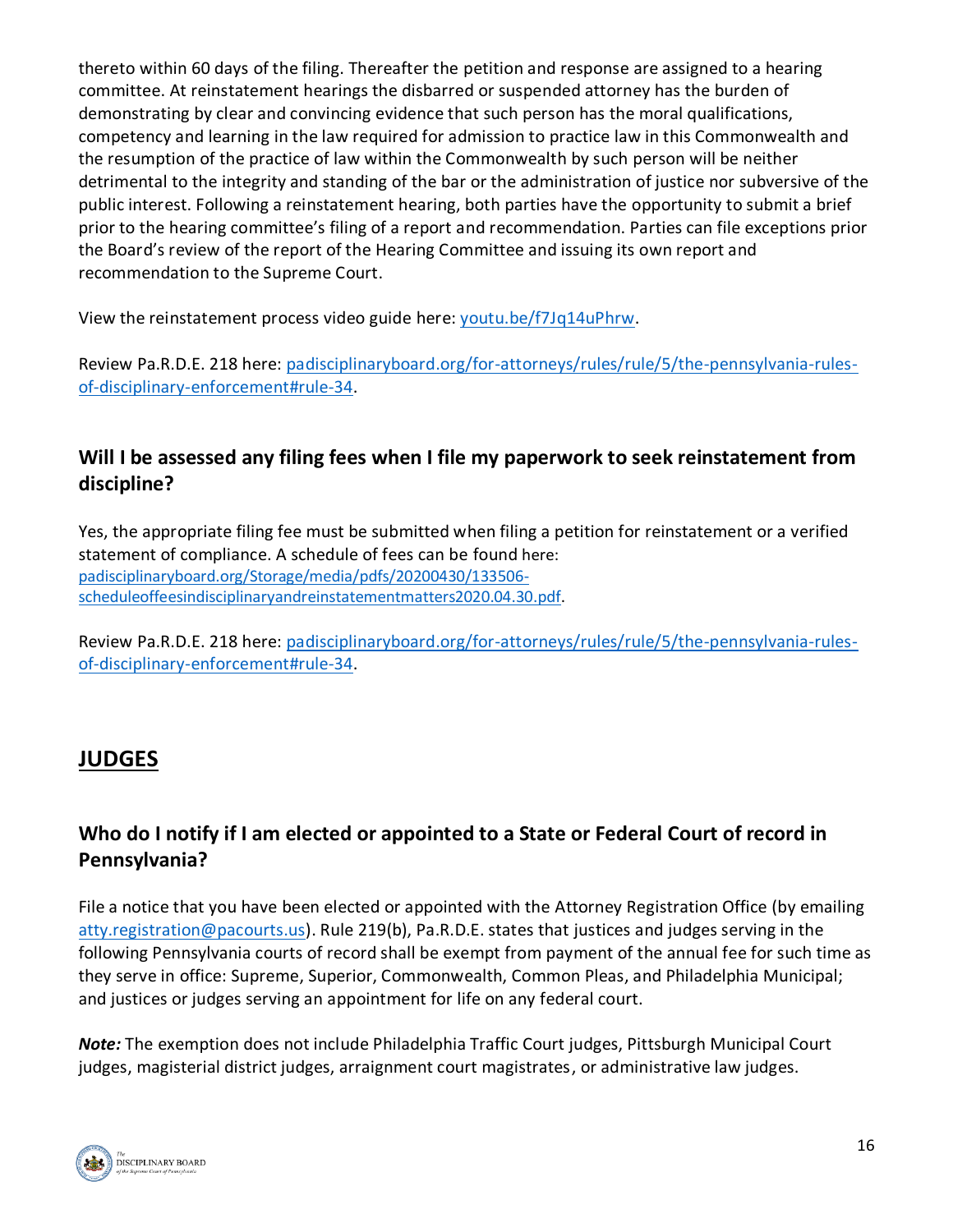# **Am I eligible to assume judge status with the Attorney Registration Office?**

A justice or judge is eligible to assume judge status if serving on the following Pennsylvania courts of record: Supreme, Superior, Commonwealth, Common Pleas, and Philadelphia Municipal; and a justice or judge serving an appointment for life on any federal court.

# **I am a judge, but I am not eligible to assume judge status with the Attorney Registration Office. What are my attorney license status options?**

A justice or judge who is not eligible to assume judge status may choose to maintain active, inactive, or retired status in Pennsylvania, as appropriate.

# **How do I return to active status if I was a justice or judge?**

File a notice stating your wish to resume the practice of law. The notice shall disclose any discipline imposed by the Judicial Conduct Board within the past six years or any proceeding before the Judicial Conduct Board or Court of Judicial Discipline when resulted in resignation or entry into a rehabilitation program; if either scenario is disclosed, the jurist must also submit a waiver, available through the Attorney Registration Office, of the confidentiality of those records for the limited purpose of review by the Board. Thereafter, an annual fee form will be provided by the Attorney Registration Office, to be filed and submitted with the full annual fee for the assessment year in which the notice is filed.

# **REMOTE PROCEEDINGS**

# **In response to the COVID-19 pandemic, has the Disciplinary Board made plans to hold proceedings (e.g., hearings, arguments, and reprimands) remotely using advanced communication technology?**

The Disciplinary Board worked to develop the following protocols for each type of proceeding:

- Pre-Hearing Conference [\(padisciplinaryboard.org/Storage/media/pdfs/20211222/193620-pre](https://www.padisciplinaryboard.org/Storage/media/pdfs/20211222/193620-pre-hearingconference-guidanceforremoteproceedings-2021.12.13.pdf)[hearingconference-guidanceforremoteproceedings-2021.12.13.pdf\)](https://www.padisciplinaryboard.org/Storage/media/pdfs/20211222/193620-pre-hearingconference-guidanceforremoteproceedings-2021.12.13.pdf)
- Discipline or Reinstatement Hearing [\(padisciplinaryboard.org/Storage/media/pdfs/20211222/193430-hearing](https://www.padisciplinaryboard.org/Storage/media/pdfs/20211222/193430-hearing-guidanceforremoteproceedings-2021.12.13.pdf)[guidanceforremoteproceedings-2021.12.13.pdf\)](https://www.padisciplinaryboard.org/Storage/media/pdfs/20211222/193430-hearing-guidanceforremoteproceedings-2021.12.13.pdf)
- Motion Hearing [\(padisciplinaryboard.org/Storage/media/pdfs/20211222/193529-motionhearing](https://www.padisciplinaryboard.org/Storage/media/pdfs/20211222/193529-motionhearing-guidanceforremoteproceedings-2021.12.13.pdf)[guidanceforremoteproceedings-2021.12.13.pdf\)](https://www.padisciplinaryboard.org/Storage/media/pdfs/20211222/193529-motionhearing-guidanceforremoteproceedings-2021.12.13.pdf)
- Oral Argument [\(padisciplinaryboard.org/Storage/media/pdfs/20211222/193555-oralargument](https://www.padisciplinaryboard.org/Storage/media/pdfs/20211222/193555-oralargument-guidanceforremoteproceedings-2021.12.13.pdf)[guidanceforremoteproceedings-2021.12.13.pdf\)](https://www.padisciplinaryboard.org/Storage/media/pdfs/20211222/193555-oralargument-guidanceforremoteproceedings-2021.12.13.pdf)
- Private or Public Reprimand [\(padisciplinaryboard.org/Storage/media/pdfs/20211222/193652](https://www.padisciplinaryboard.org/Storage/media/pdfs/20211222/193652-reprimand-guidanceforremoteproceedings-2021.12.13.pdf) [reprimand-guidanceforremoteproceedings-2021.12.13.pdf\)](https://www.padisciplinaryboard.org/Storage/media/pdfs/20211222/193652-reprimand-guidanceforremoteproceedings-2021.12.13.pdf)

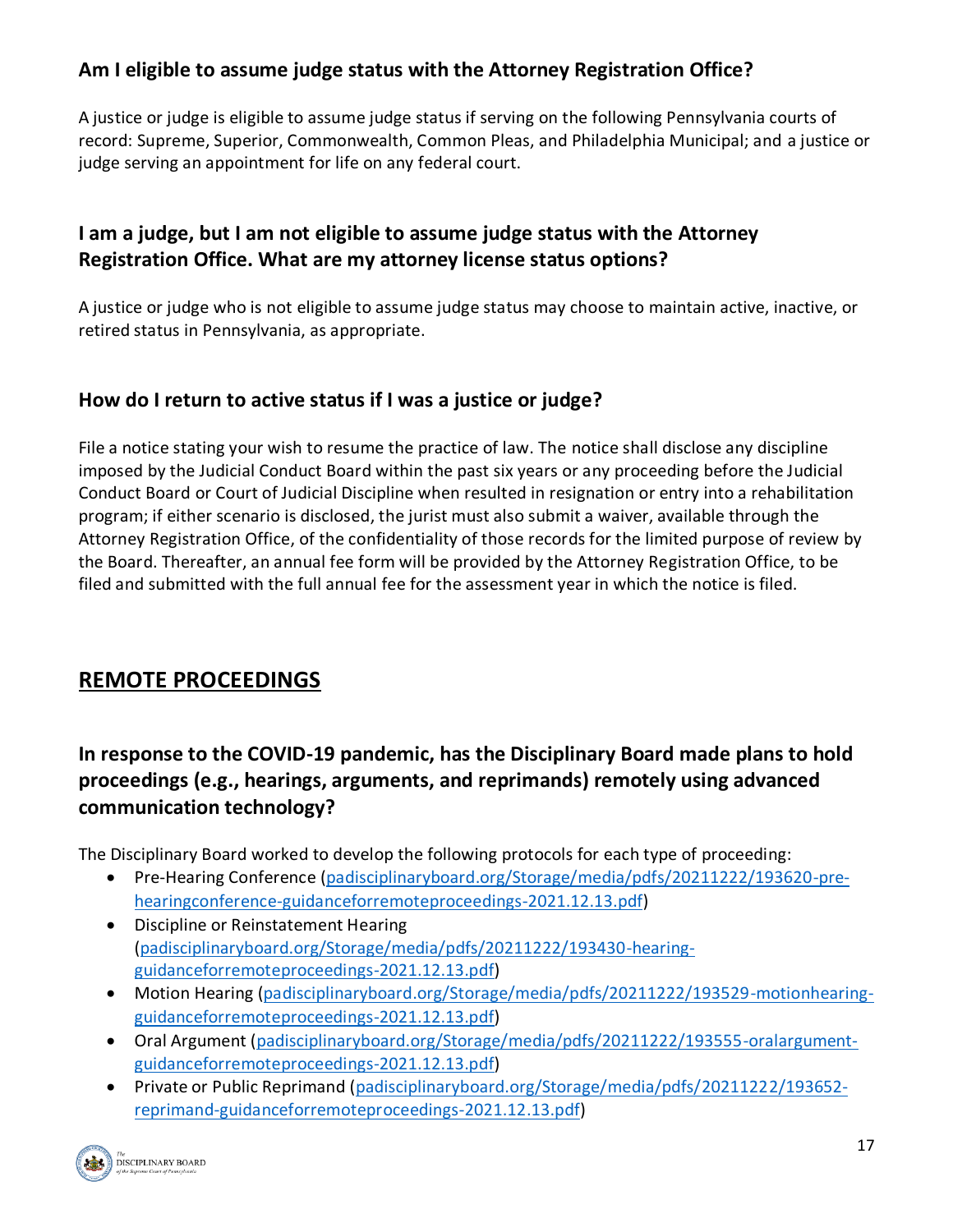# **RESOURCES**

## **How can I obtain documents from a file in the custody and control of the Disciplinary Board?**

Individuals, attorneys, and the public, can obtain copies of public documents. To inquire as to what documents are public, please call the Board Prothonotary at 717.231.3380. Public documents can be purchased at \$.25 per page.

#### **Accessing Disciplinary Cases**

Disciplinary cases are available here: [padisciplinaryboard.org/cases/recent-cases.](https://www.padisciplinaryboard.org/cases/recent-cases) You can search for cases by keyword.

#### **Who can I call for guidance about ethics issues?**

It is the policy of the Disciplinary Board and the Office of Disciplinary Counsel that neither will provide advice, guidance, or advisory opinions on specific ethics-related queries. Attorneys who are members of the Pennsylvania Bar Association can contact the PBA's Ethics Hotline (800) 932-0311 Ext. 2214 or (717) 238-6715. Philadelphia Bar Association members can contact the Professional Guidance Committee of the Philadelphia Bar Association at (215) 238-6328. In some instances, these organizations may issue a formal written ethics opinion. Please note that ethics opinions issued by the Pennsylvania and Philadelphia Bar Associations are not binding on the Disciplinary Board.

#### **How do I become licensed to practice law in Pennsylvania?**

Visit the Pennsylvania Board of Law Examiners' website for more information at [pabarexam.org.](https://www.pabarexam.org/)

#### **How do I apply for a pro hac vice admission in Pennsylvania?**

Eligible out-of-state attorneys seeking to be specially admitted to the Pennsylvania Bar in order to appear before a Pennsylvania court in connection with a particular case must apply through the PA IOLTA Board at [paiolta.org/pro-hac-vice.](https://www.paiolta.org/pro-hac-vice/)

#### **How many CLE credits do I need and when are they due?**

Visit the Continuing Legal Education Board's website for more information at [pacle.org.](https://www.pacle.org/)

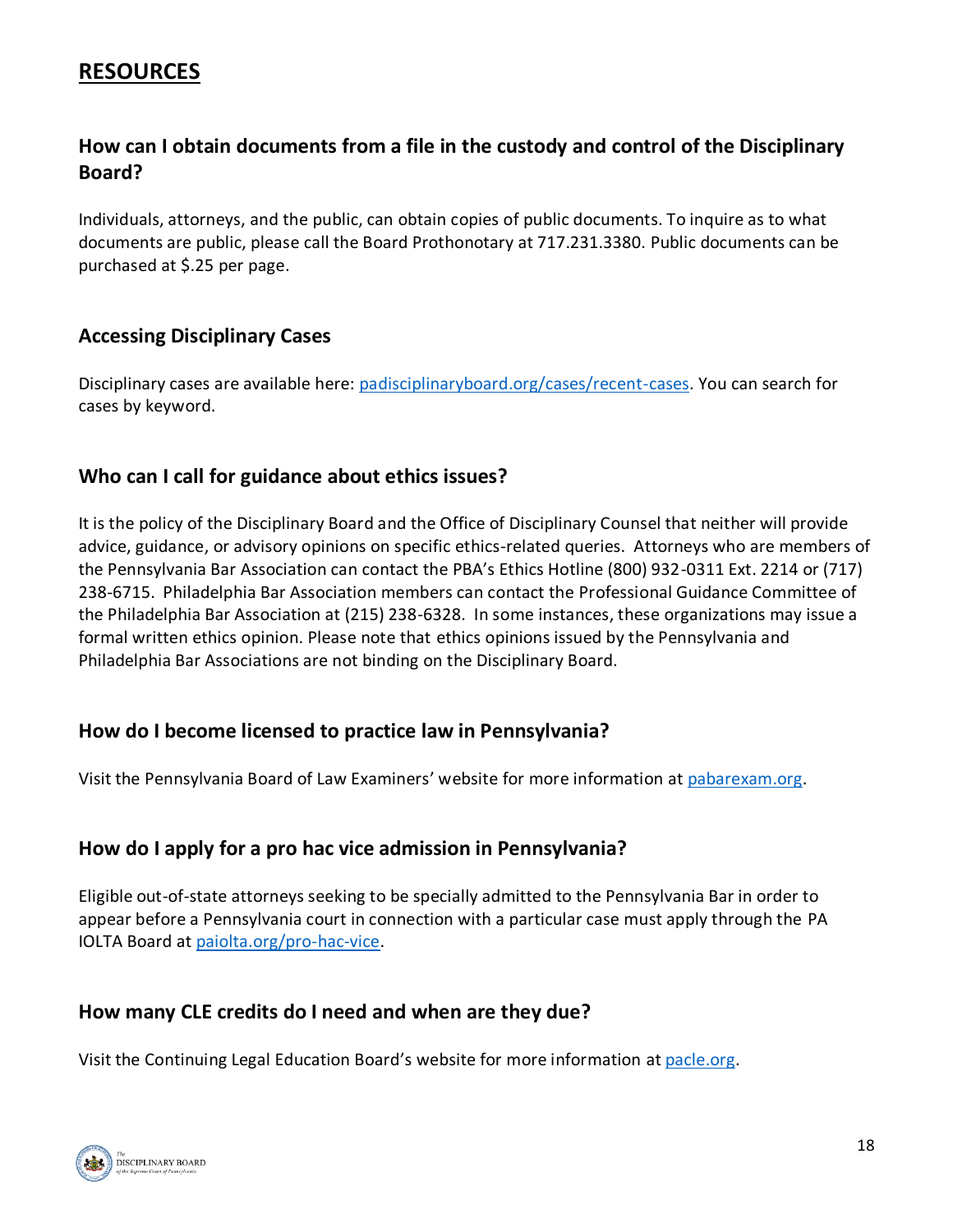## **How do I elect or renew Non-Resident Active status?**

Non-Resident Active is not a license status. Instead, it is a deferral option [\(pacle.org/rules-and](https://www.pacle.org/rules-and-regulations#reg_sec6)[regulations#reg\\_sec6\)](https://www.pacle.org/rules-and-regulations#reg_sec6) offered by the Pennsylvania CLE Board and does not affect your license status as registered with the Attorney Registration Office. The deferral must be renewed annually through your MyPACLE account at [pacle.org.](https://www.pacle.org/)

#### **How do I contact the IOLTA Board?**

Visit the Pennsylvania IOLTA Board's website for more information at [paiolta.org.](https://www.paiolta.org/)

#### **Is my bank approved as a depository for fiduciary accounts?**

A list of approved financial institutions is available here: [padisciplinaryboard.org/Storage/media/pdfs/20211118/144911-approvedfinancialinstitutions.pdf.](https://www.padisciplinaryboard.org/Storage/media/pdfs/20211118/144911-approvedfinancialinstitutions.pdf)

# **STATUS CHANGES**

#### **I am about to retire. What are my license status options?**

**Do NOT do nothing.** Your retirement from the practice of law only affects your license status if you affect a change. If you simply choose to not complete your annual registration or your CLE requirement, you will receive penalties and ultimately be administratively suspended.

#### **Attorney License Status Options:**

- **Continue maintaining active status.** If you would like to keep your ability to practice open, continue to maintain active status by completing all requirements of an actively licensed attorney (annual registration, CLE, etc.).
- **Assume inactive status.** While inactive status still requires annual registration, assuming such status automatically defers your CLE requirement. If you are unsure of your need to practice law in the future, consider maintaining inactive status. Please see the Reinstatement page for information about reinstatement from inactive status.
- **Assume retired status.** If you believe that your need to practice law in Pennsylvania has concluded, assuming retired status will end your annual requirements (annual registration, CLE, etc.). Please see the Reinstatement page [\(padisciplinaryboard.org/for-attorneys/reinstatement\)](https://www.padisciplinaryboard.org/for-attorneys/reinstatement) for information about reinstatement from retired status.
- **Assume emeritus status.** After assuming retired status, an attorney may request to assume emeritus status. Emeritus status allows a retired attorney to provide pro bono services to eligible Legal Aid Organizations. For more information, please see the FAQs [\(padisciplinaryboard.org/for](https://www.padisciplinaryboard.org/for-attorneys/resources/#Emeritus)[attorneys/resources/#Emeritus\)](https://www.padisciplinaryboard.org/for-attorneys/resources/#Emeritus) regarding emeritus status.